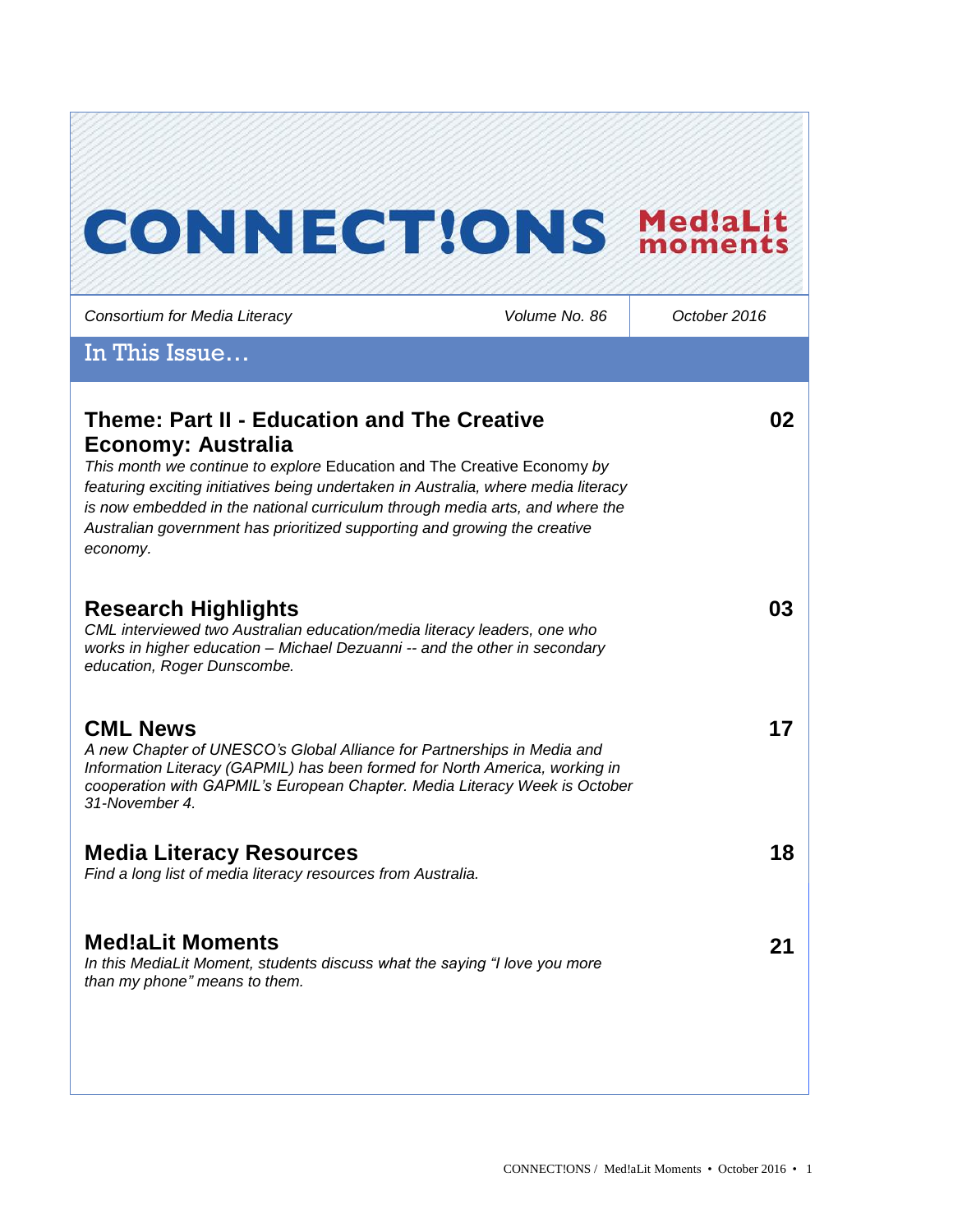## Theme: Part II - Education and The Creative Economy: Australia

*Connections* explored the theme of Education and The Creative Economy in its Sept. 2016 issue. This month, we continue to explore this topic by featuring exciting initiatives being undertaken in Australia, where media literacy is now embedded in the national curriculum through media arts, and where the Australian government has prioritized supporting and growing the creative economy.

A prime example of this priority is the Australian State of Victoria, where the Creative State initiative is providing more than \$115 million in new funding, designed to grow Victoria's \$23 billion creative and cultural economy while bringing social and cultural benefits to Victorians. Five focus areas are part of the Creative State initiative:

- Backing creative talent
- Strengthening the creative industries ecosystem
- Delivering wider economic and social impact
- Increasing participation and access, and
- Building international engagement.

While the Creative State initiative was formally launched in April 2016, efforts are the product of a wide consultation with people working across Victoria's creative industries and the public. In April 2015, a special Ministerial Taskforce was assembled to lead a public conversation about the value and future of Victoria's creative industries. More than 8,500 people visited the strategy website, contributing 200 discussion threads, and posting 370 ideas which attracted over 5,000 votes during the five-week open consultation.

Media literacy education is entwined in these efforts, since media education enjoys a long tradition in Australia, with steady progress towards acceptance of the field and towards institutionalizing the discipline.

To explore how the creative economy and media literacy fit together, CML interviewed two Australian education/media literacy leaders, one who works in higher education – Michael Dezuanni -- and the other in secondary education, Roger Dunscombe. Their first-hand perspectives provide insights and experience to learn from for media literacy practitioners throughout the world. Also in this issue, our MediaLit Moments activity asks students to consider the relationship they have to media and to others.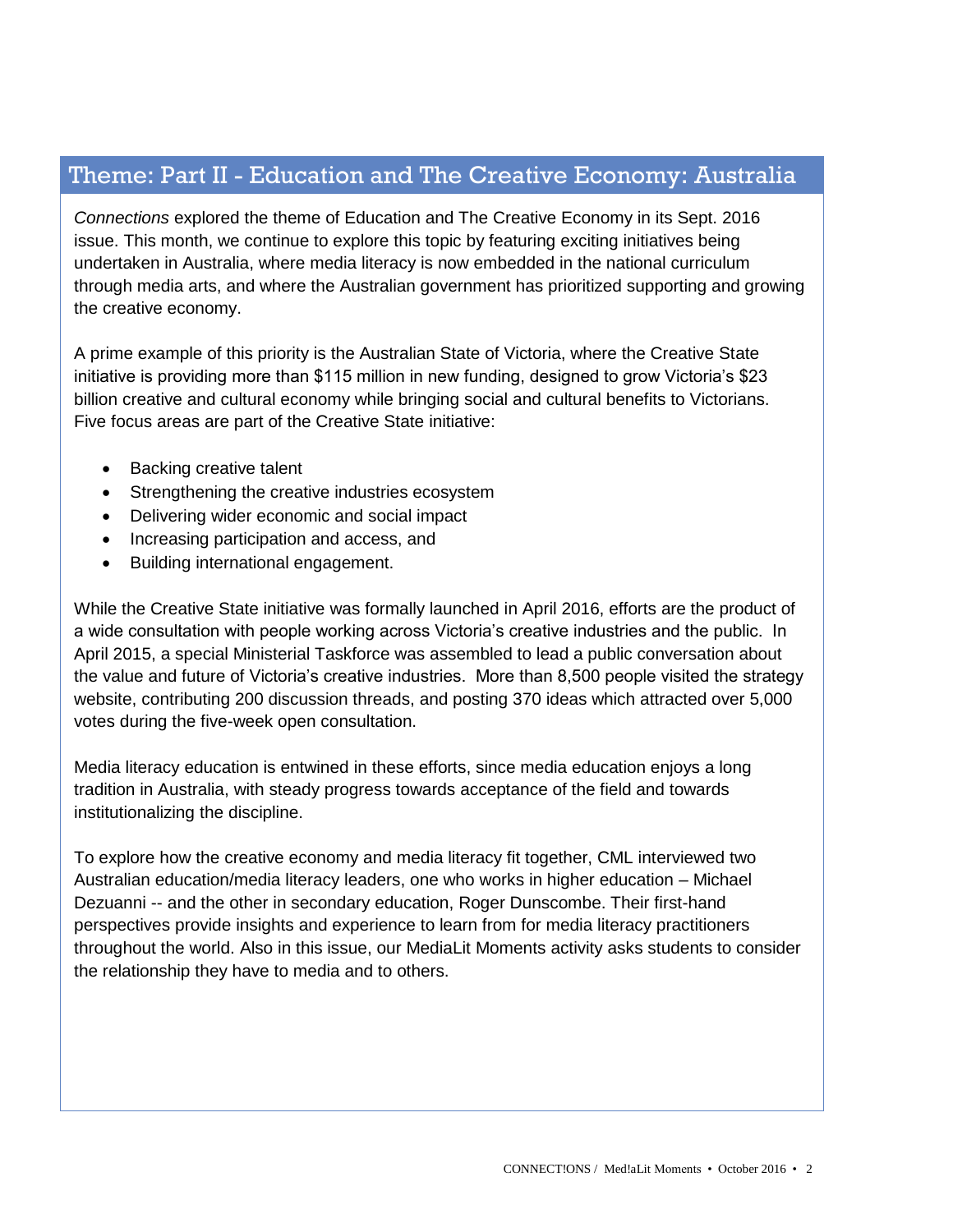## **Interview with Michael Dezuanni**

Associate Professor – Creative Industries Faculty, School of Media, Entertainment and Creative Arts, Film & Screen at Queensland University of Technology

**CML:** Michael, could you tell us about your role at Queensland University of Technology (QUT) and the work that you're doing regarding the creative economy? Your background and expertise in media literacy makes your new role all the more interesting to us…

**MD:** I haven't left media literacy behind at all -- in fact, my work with the concept of the creative economy is due to the fact that I'm located in a creative industries faculty at QUT. About 15 years ago, QUT made a very specific decision to move away from having separate, traditional humanities and creative arts faculties, to combining those subjects into a creative industries faculty.

Internationally, that was seen to be quite a progressive thing to do. It was certainly controversial because it took the focus of the creative arts and put much more emphasis on the commercial applications of creative arts in society, whereas a traditional university focuses much more on what you may consider the conservative approach for the creative arts. But it was also an opportunity to combine that focus on creative arts with other areas of creative practice, so areas like design and architecture and fashion and so on.

As a result, we have this creative industry faculty which is a quite exciting place to be, and a number of people on our faculty over the years have done quite extensive research on what we mean by the creative economy and on the creative economy itself. Stuart Cunningham, who attended Screen Futures in July, has written a couple of books, as have other people like Terry Flew, who has written about the creative industries and their role in preparing young people for the creative economy. QUT was on the forefront in relation to what has now emerged as a focus for a number of scholars internationally around this idea that, particularly in post-industrial societies, our economies are increasingly relying on, not just the knowledge economy but also this idea of creative practice and innovative thinking.

**CML:** Yes, that takes the whole idea of being a knowledge economy a step further, because we're really looking at skills, we're looking at the knowledge that's necessary, but also applications for that knowledge in the broader sense. How do you see the role of academic inquiry involved in this whole space?

**MD:** The academic set within creative industries has very much aimed to combine creative practice with research. We have many folks on our faculty now who have come from, for example, a film-making background or a performance background. These individuals have completed creative practice PhDs, introducing a new methodology that's brought the notion of deep thinking and conceptualizing in ways that go beyond just the written word, such as you find in traditional settings. So, we will often have people who completed creative work as part of their PhD and then wrote a dissertation that complements their creative work. This research often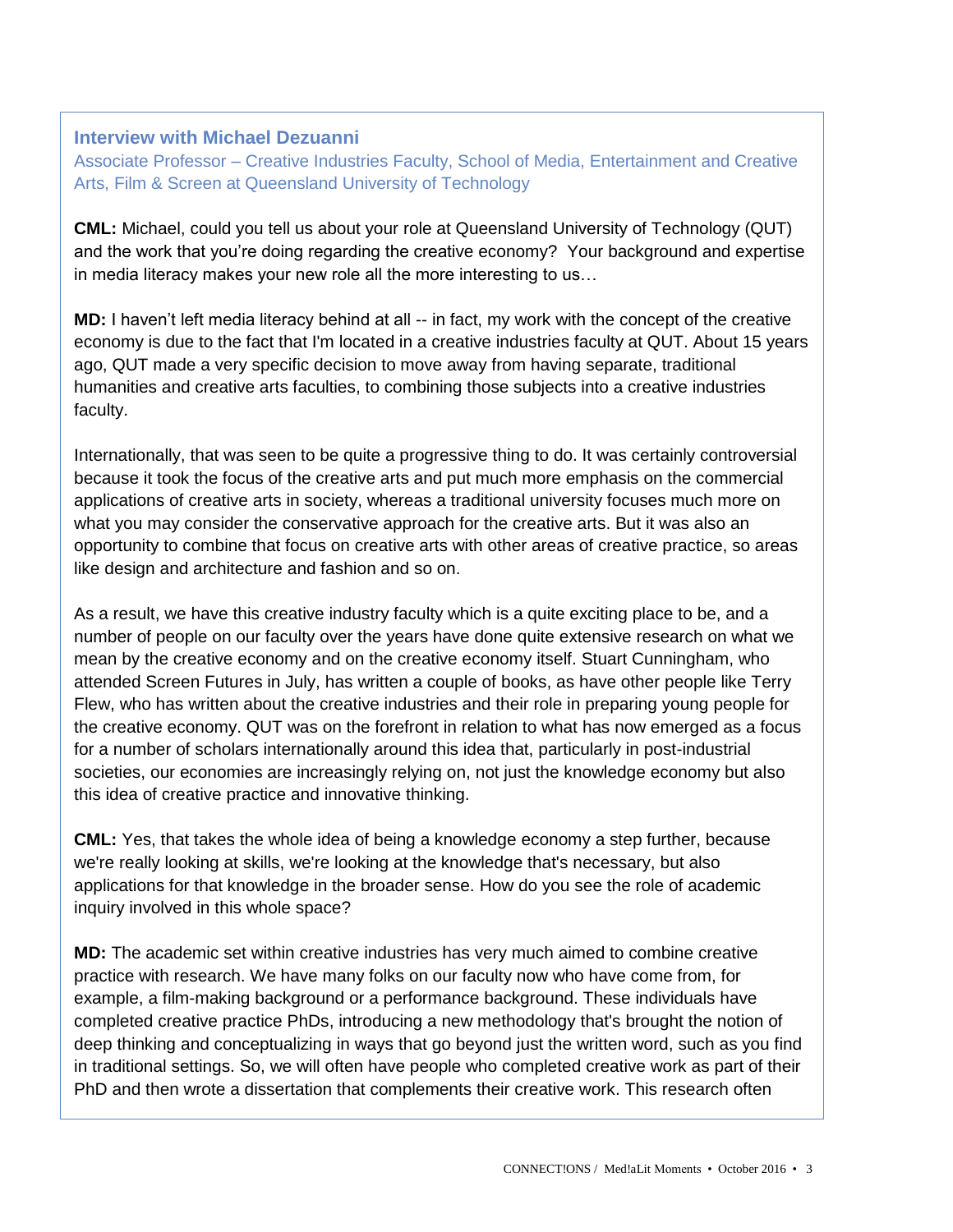happens out in society more broadly, so there's an attempt to collaborate with industry, for instance, to find creative solutions within the economy, and those might be based around the development of new products and services and so on. But it certainly also relates to things like digital participation in society.

For instance, I've been involved with a project called Fostering Digital Participation in regional and rural Australia, and the idea has been to take this creative practice approach and to go into communities and assist people to participate more fully with digital technologies through a creative practice and an interest-driven approach, rather than a more traditional digital literacy approach where perhaps a local library might run workshops that are more information-based.

**CML:** It seems that you're breaking down those barriers of the classroom versus the so-called outer world, which really isn't so "outer" when you're trying to accomplish some meaningful change and to see how such change comes about. At long last academics are contributing to that outer world, to economics, and bringing an academic and research discipline to what has usually been private and kept behind closed doors.

**MD:** Yes, and one of my favorites is that Pixar, the animation studio, has had a very specific policy of engaging with academics over the years, particularly with universities in California. This respectful work with academics has enriched the culture of Pixar (and probably shareholders as well).

We see this with some international colleagues, people who collaborate with some of the researchers at QUT through the Digital Media Research Center. A number of our American colleagues are working for organizations like Facebook and Microsoft Research, for instance, and these are often people who have come through an Internet Studies course, or they've completed their PhDs in areas that are associated with creativity, so perhaps they've completed research in the area of audience studies or they've completed ethnographic work on how young people participate online. That knowledge is very much valued by these big social media companies in particular, and more established tech companies as well.

The other thing that we promoted at QUT is that our PhD graduates, in particular, should not be really thinking about an academic career as their number one priority in relation to future employment. Anyone who completes a PhD should be thinking about how that PhD can contribute to work environments beyond academia, because the reality is that there are limited positions in universities, at least here in Australia, and that having an industry focus is not only sensible, but also exciting in regards to research. Yet there will always be a place for university research, because often breakthrough research occurs when people are not constrained by some of the issues that the broader economy might be focused on.

**CML:** Are we looking at a balance here?

**MD:** Yes, we need to get the balance right. Some people are very good at doing very inward-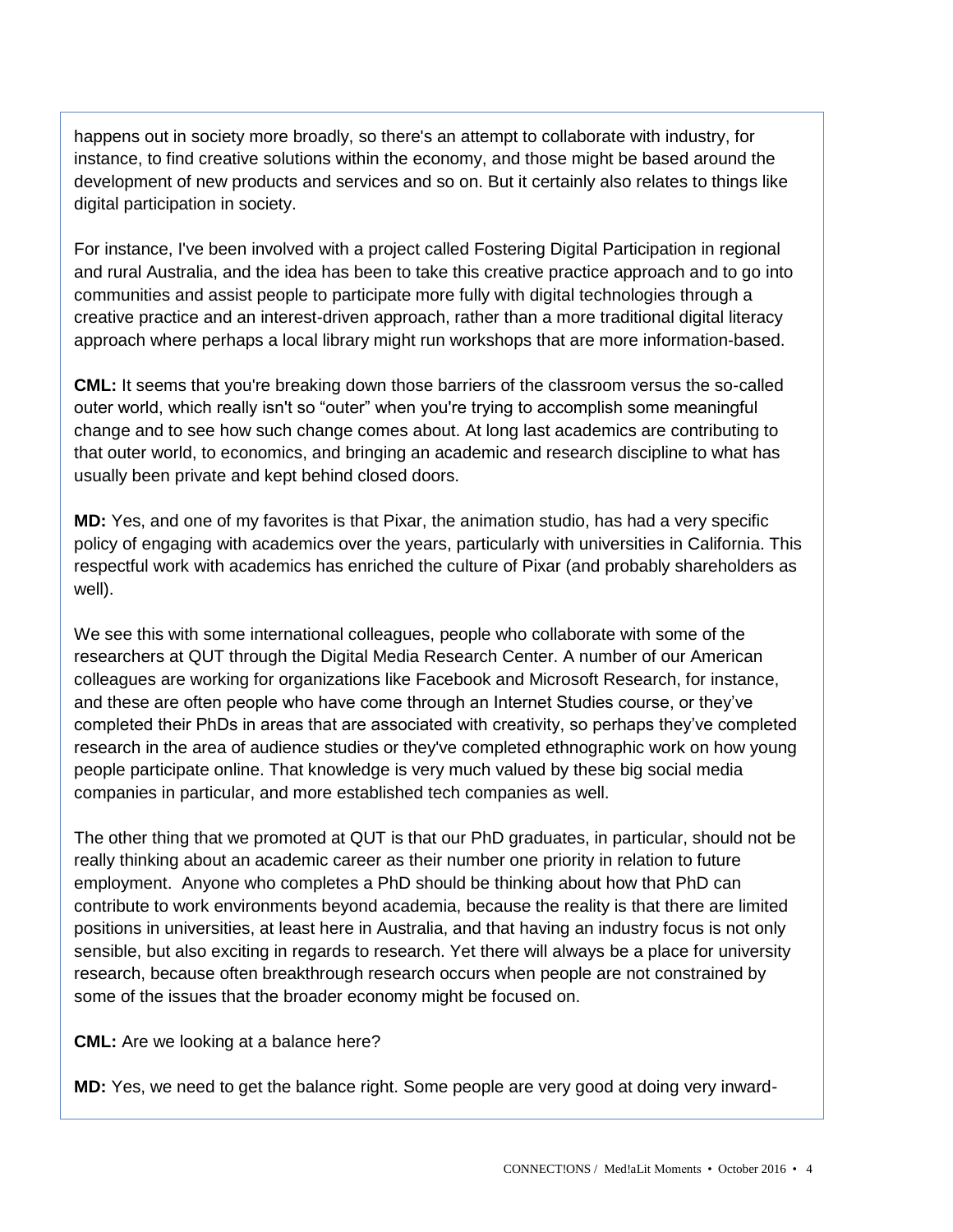looking, important introspective work, and that should always be supported, but then we need to have a very substantial number of people also looking outward and facing outward towards industry and helping develop innovative economies.

**CML:** Please tell us about your project, called Fostering Digital Participation through Living Labs.

**MD:** This project is nationally-funded and is set in regional and rural Australian communities. We're in the final year of the project now, and it's very much a digital inclusion project, so it's addressing what is more traditionally being called the "digital divide," although that's become an increasingly complicated term. The project's aim has been to support people to participate with digital technologies in more effective and appropriate ways. Certainly, in the project, we have worked with some folks who have been very disadvantaged and who have not had much chance at all to engage with technologies. These people are increasingly at risk of social as well as digital exclusion. The project has worked in two centers in Queensland, primarily. One is centered on a town called Toowoomba which is about 150 kilometers west of Brisbane. It's a small regional city, and is the center for rural farming communities. So, if you go just a little bit further west or southwest or northwest of Toowoomba, you're very quickly in a traditional farming community.

We've had that mix of city or urban living, and people who are living on farms, where some folks who have to struggle to get access to services, including mobile phone coverage and internet. We worked in Toowoomba and also in the central Queensland city of Townsville, which is a port city and also a mining city. There's been a real downturn now in the mining sector, and so Townsville is a city that is struggling quite a bit and its economy is in transition. In each of those places, we have worked with some organizations that cater to people who are on the fringes and are potentially excluded. We worked with one community center which aims to help people to participate socially, and to step people through government services.

In that center, we identified that there was a young fellow who was already volunteering as a technology expert, and he was going to the center a couple of days a week to assist people with any of their queries or problems with their mobile phones or Facebook or whatever questions they had. We actually recruited him for the project and brought him on as a research assistant and gave him some training. Over the course of a couple of years, we developed an iPad kit which has about 10 iPads in it and a laptop computer. Those iPads have been used in the center for a variety of purposes. We've had a group of volunteers who work at the center with folks who are wanting to develop their English language skills. They've used the iPads to enhance that literacy work and there's also been a 3D printer installed in that center. The focus is not so much on learning the 3D printing skills as it is on bringing people together to do collaborative work around the technology. The technology is like a community magnet – you attract a group of people who would otherwise not have a reason to go to the center, but they're curious about this thing called 3D printing, so they go to the center to find out about it, and then of course they meet people and speak with people, and they hopefully form friendships and participate more in their community.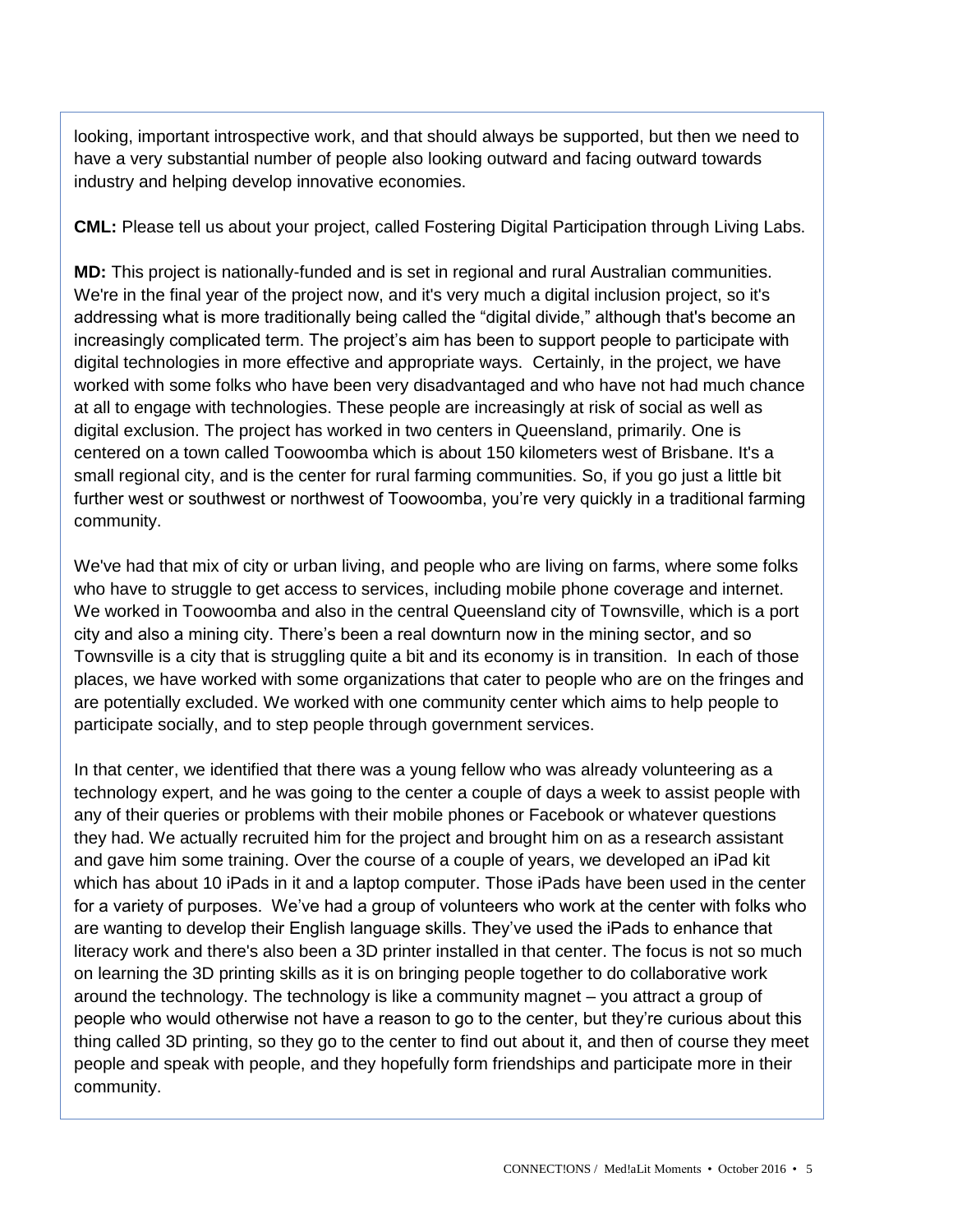This project has shown how interest-driven participation is the key to digital participation. Our argument from the start, and what we feel has been borne out in the project, is that people are most likely to participate with digital technology if they have a reason to do so, and if it supports something that they're already interested in and passionate about.

Another example that comes to mind is a group of older people living in a small town called Pittsworth, which is near Toowoomba. It's a farming community, but once again it's in transition for a host of reasons. Even though the town historically has been a little isolated because of road upgrades, it's now very connected to Toowoomba and so lots of young people now move away from Pittsworth to go to school in Toowoomba, to go to university in Brisbane and so on, and there's a sense that there's a drift away from the town and a drift away from that traditional farming economy. But at the same time, of course, you have digital technologies that everyone is getting access to and some of the older residents, in particular, are quite challenged by that.

This Living Labs methodology that we use is about designing a solution to a problem. We're talking about the creative economy earlier, and the Living Lab approach has been used in Europe in particular for product development, so you will set up this thing called Living Lab while you're developing a new product and then you'll have people use this in situ. So, it might be put into the family home and researchers then come in and see how that product is being used in the home and so on, and that environment becomes a Living Lab. We've taken that approach and when we go into a community like Pittsworth, we identified the problem to be that people are feeling a little bit out of their depth on being confronted by technology, but there's also this broader problem of feeling as though the town that's in transition is losing its identity or its identity as a farming community is changing. All of this comes through conversations with people and spending time with folks, and asking them about the kinds of things that mean something to them and their lives, and so then we propose a digital participation Living Lab to respond to this. That might be something as simple as having people take digital photographs and write short pieces or record short pieces to go with those photographs, to preserve some of the memories of the town for instance.

In that case, we did exactly that and then eventually, this led to both the physical and digital exhibition, so some of these people were involved with the local art gallery, and some of them are already quite expert photographers, but they didn't know how to take the photographs and put them online and add other digital components to the photographs like writing and audio recording. That's what we brought to the situation. Then we held a physical exhibition in the art gallery, so we printed some of the photographs out and mounted them in the gallery. We also had a couple of laptops there that had all of this work on it as well. So, that overall experience for people in the town was quite exciting, and they wanted to know about digital technology because they were very enthusiastic about preserving their town's memories. So, that's an example of interest-driven participation. I really do believe that when we're talking about media literacy or digital literacy that this is the way to go. You can't just force skills on to people. They have to want to learn these skills for a reason.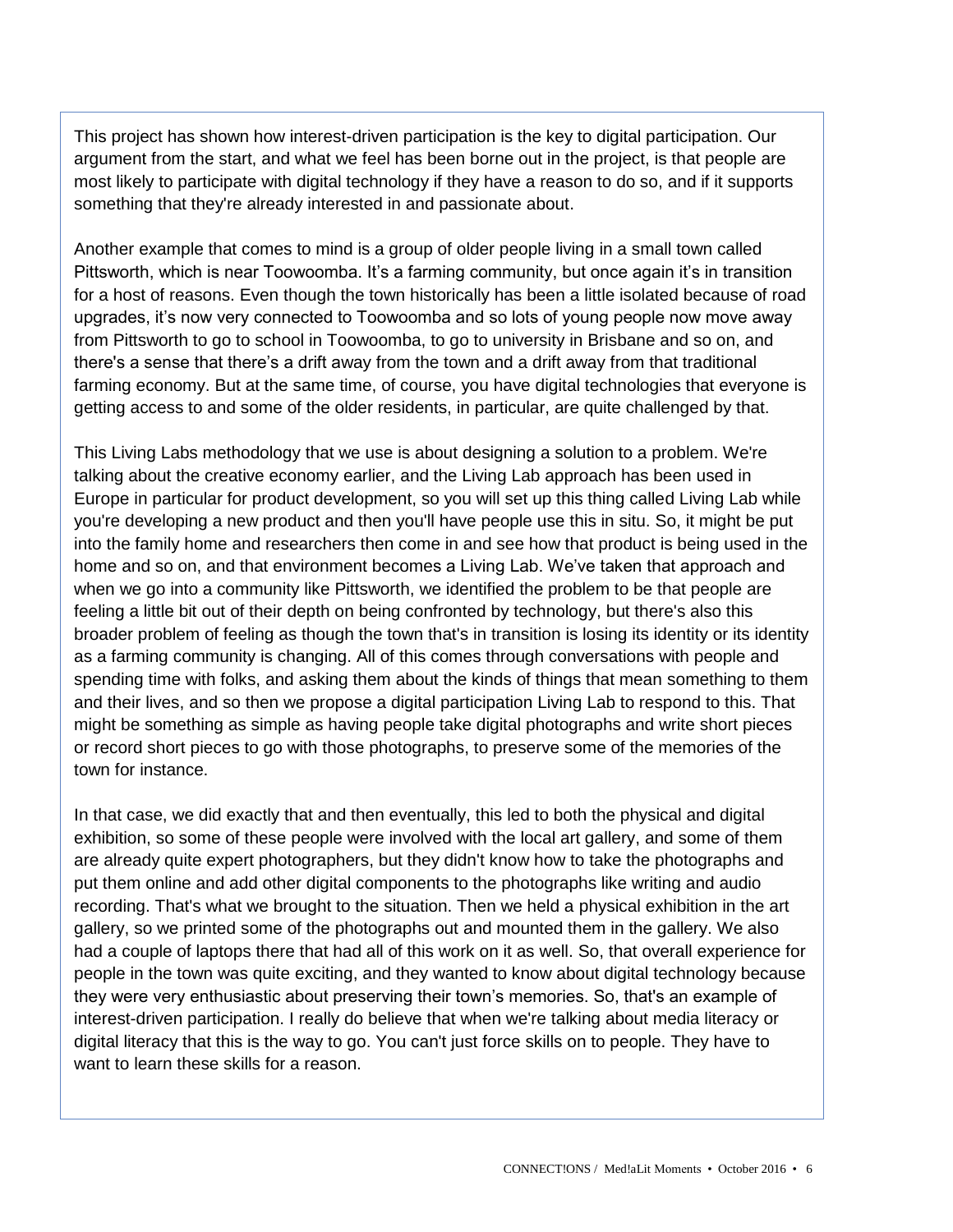**CML:** That speaks volumes and it's supportive of all the recent brain research about how people learn -- people learn in a social way that is not linear.

**MD:** Yes, we were very keen to make sure that we enable people who might have already been participating to participate at a higher level. There is a sense sometimes that young people or people who already connected don't need any support because they're already digitally savvy. But all of the interviews that we've done on this project showed that although young people might be connected and they might be involved with technology, there are lots of things they don't know and there are lots of things that they want to learn about.

We also worked with a group of young people in Toowoomba on a project called Storyelling, where they developed a website and created photographic exercise and podcasts and written interviews. This notion of the creative economy applied because these were young people who are mostly involved with the arts in one way or another, but who wanted to know how they could present their work and to present their collaborators and piece work in a cohesive way, and so we brought of range of expertise to those young people including marketing experts and people who were more expert with audio recording and mixing and photography. We developed those young people's skills and enabled them to participate in a more sophisticated way. This idea of digital participation is not just about addressing the needs of folks who are not participating at all, but it's also necessary to support people to participate in more sophisticated ways if that's what they want to do.

**CML:** Yes, and when you're talking about something like digital media literacy, there is not ever going to be "mastery." The word "mastery" is inapplicable in this context because the technology is changing constantly and you can always be improving, always be learning.

**MD:** Yes, and knowledge can generally be applied in ways that are more productive for individuals --and potentially for the broader economy as well. Young people are being supported to take what they already know and to learn new practices and skills so that they can exploit their own expertise in ways that are more valued by the broader economy.

**CML:** How do you see media literacy playing a role in this new creative economy and in this new way of teaching and learning that you're working with?

**MD:** If we think about school-based education and begin with that, it's pretty clear now -- or researchers at least suggest -- that if we are only preparing young people to be proficient with traditional literacies, then we're doing them a disservice. We're only preparing them for one slice of one aspect of what they'll need to be able to do when they eventually graduate from school and go to college and university and then go into the workforce.

Many young people are digitally literate -- they know how to take photographs, they know how to use a Smartphone, they know how to communicate with others online, but they haven't had that opportunity to learn how to apply that form of literacy in a way that matters to the community and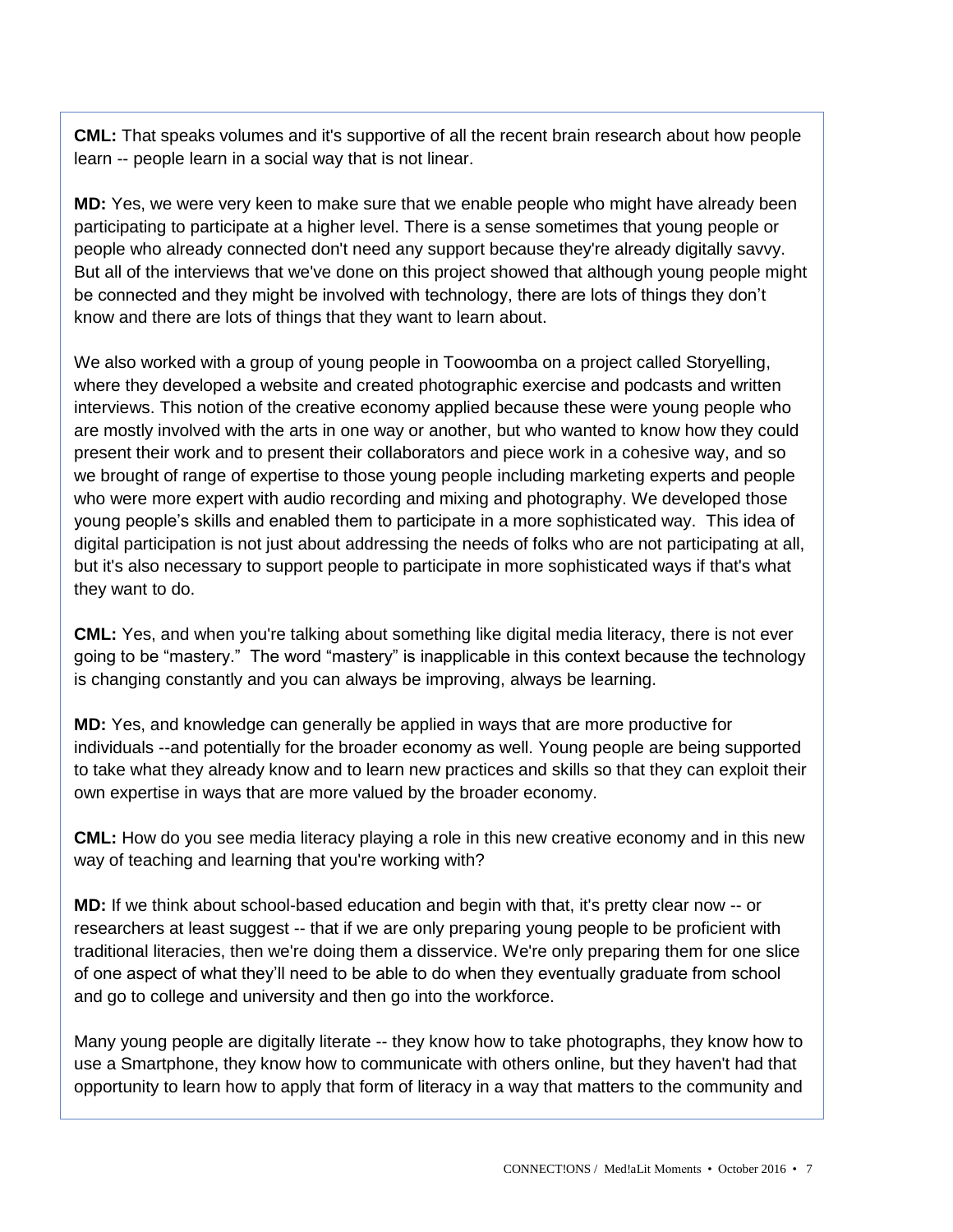to the economy in more productive ways. That's the end point of media literacy for me. Yes, it's about critical thinking and that's important, but it's also about how we look beyond written literacy to say that we can absolutely be literate through practice with still images and moving images. We can be literate with recorded sound, recorded voice. We can combine all of those things into familiar genres and we can then communicate in very rich ways drawing on those various multimodel elements. That would be one starting point: that media literacy should in fact be a focus across the curriculum and not just in specialized classes, because if a child is being asked to communicate an idea, let's say in English or History in middle primary school, then they should be encouraged to express that idea in a host of ways and not just in writing or in speaking, so that would be one starting point for it.

Beyond that, there is a place for more specialized focus on the media and on being literate with the media, so being able to "read" the media and "write" through the media, being able to think critically and creatively about the media, so that when we consume something or use something that is media-based, that eventually through our schooling we learn, we develop the skills and knowledge to be able to think critically about what we are consuming. That's certainly important, and so then if students do have the opportunity to apply these various stages in their schooling, they start to develop a very sophisticated relationship with the media, and that should be the ultimate goal of media literacy or media education.

Here in Australia, we have addressed media literacy for many years now. Since at least the 1970s, but certainly through the early 1990s, most Australian states have offered senior media studies courses. Here in Queensland, we have a subject called Film Television and New Media, which was first introduced in about 1978 with a small group of trial schools, but it's now offered across more than 150 secondary schools in the state, which is almost half the secondary schools.

It's taken a few decades to get to that point, but here we are in 2016. The same is true in Victoria, where the Screen Futures conference was held. The same is true in Western Australia and South Australia. There is a little less focus in New South Wales, which is interesting because New South Wales is actually the biggest state population-wise, and in fact has about a third of all the students in the country. Unfortunately, in New South Wales, for various historical reasons, there's never been a senior media studies course, which we think is to that state's and students' detriment.

Because we have had that established focus on media studies in the senior years of schooling, there's been a push down into the rest of the secondary school. So often, once a school has an established senior course, they will then over time begin to introduce media studies into the middle school, for instance, because they want to offer their students those same opportunities or the students demand it. The students say: "Oh, there is really exciting stuff happening with film production and website production and audio production in the senior secondary school." So, students back in year nine and ten want to be doing that as well.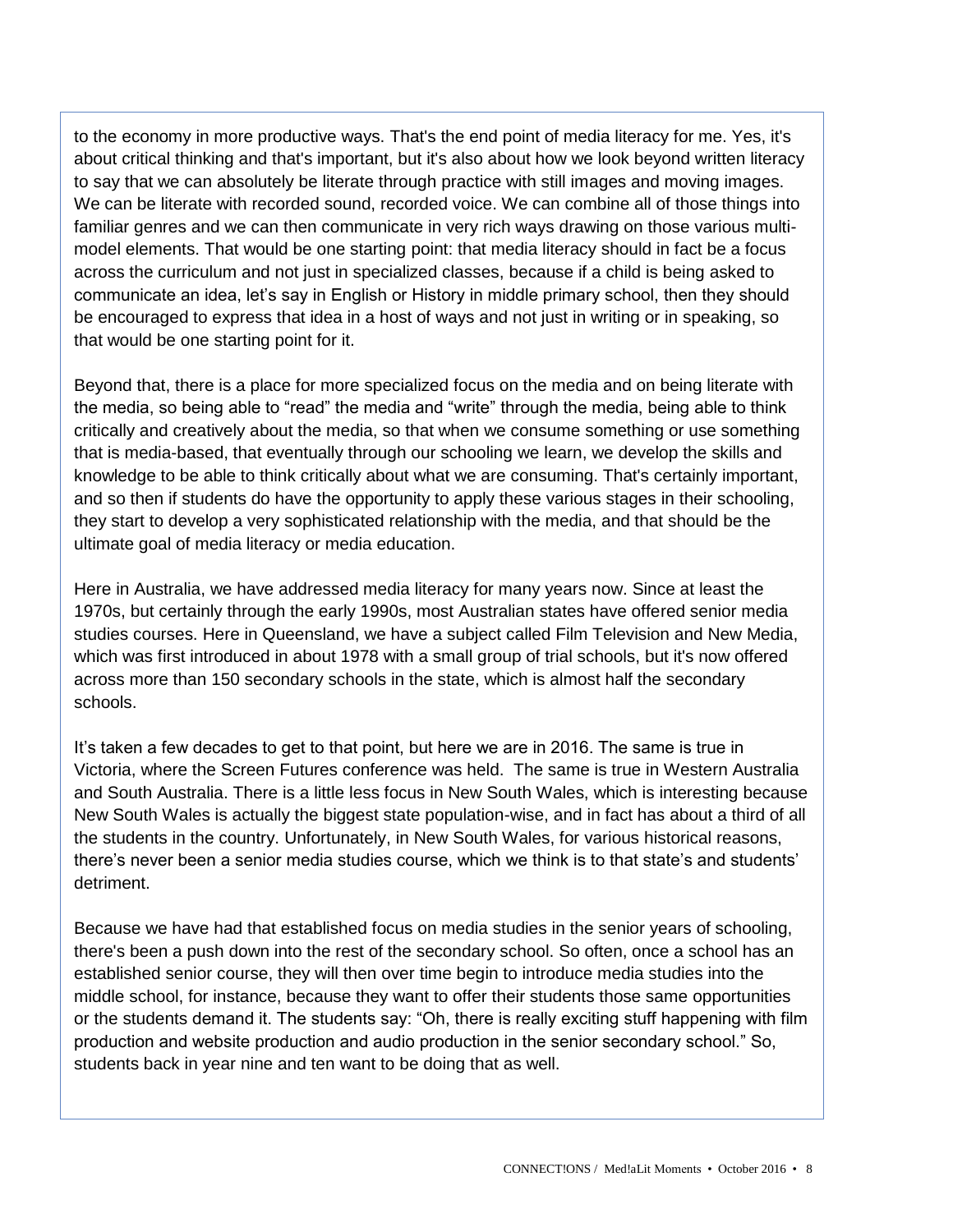Now, we have the Australian curriculum, which is our first national curriculum. Previously, curriculum documents were developed by each state in turn, which is one reason why New South Wales has never had a senior secondary course. But with the establishment of the Australian curriculum, there's now an imperative for all teachers across the country to introduce the Australian curriculum, which currently emphasizes what we call foundational preschool through year ten. Because we have had this strong presence of media studies in the secondary school, we were able to argue that we should have a subject within the arts -- media arts, and so we now have media arts content that is written and that exists for all schools across the country from foundation to year ten. There's an expectation that at least up to year six, all students will do media arts at regular intervals throughout their primary schooling. We feel that that's quite an achievement, really. One of the challenges with that has been to say, "Well, we know what media studies or media literacy looks like in the secondary school, but what should it look like for a child who's five or six?"

It's not the same thing at all, so there's been quite a bit of working through what basic skills and knowledge that we want very young children to start to develop, and we concluded in the end that what was distinctive about media arts was that it was ultimately the ability to tell stories through images, sound, and text for a variety of purposes and for a variety of audiences, so embedded underneath that are the traditional media literacy conceptual understandings.

**CML:** Yes – audience, purpose, text, construction, techniques.

**MD:** With the ability to tell stories, you have language and narratives through images, sound, and text, which immediately introduces technologies and codes, and conventions that relate to images and sound. You have institutional forms in there as well, or industry concerns if you are focused on a purpose and an audience. The media arts content descriptors are quite interesting to look at [\(http://www.australiancurriculum.edu.au/the-arts/media-arts/curriculum/f-10?layout=1\)](http://www.australiancurriculum.edu.au/the-arts/media-arts/curriculum/f-10?layout=1).

**CML:** This inclusion of media literacy on an institutional, systemic basis is very impressive and exciting!

**MD:** We're quite excited about it. ACARA, the Australian Curriculum Assessment and Reporting Authority, has been developing samples of student work at these various levels to show the kinds of works that students should do at years two, four, six, eight and ten. Real samples that come from a school are on the website, to display work with annotations about which specific knowledge and skill is being developed in each of the samples. Not only is it exciting to have the existence of the curriculum, it's exciting to see examples from real schools of what this looks like. <http://resources.australiancurriculum.edu.au/worksamples/>

It has to be said that the most controversial aspect of media arts is that there tends to be more of an emphasis, particularly in the lower primary school or even up into the middle primary of the school, on doing or making than there is on critical reflection. It's not to say that critical reflection isn't there, and certainly students are supposed to be responding to media as they make media,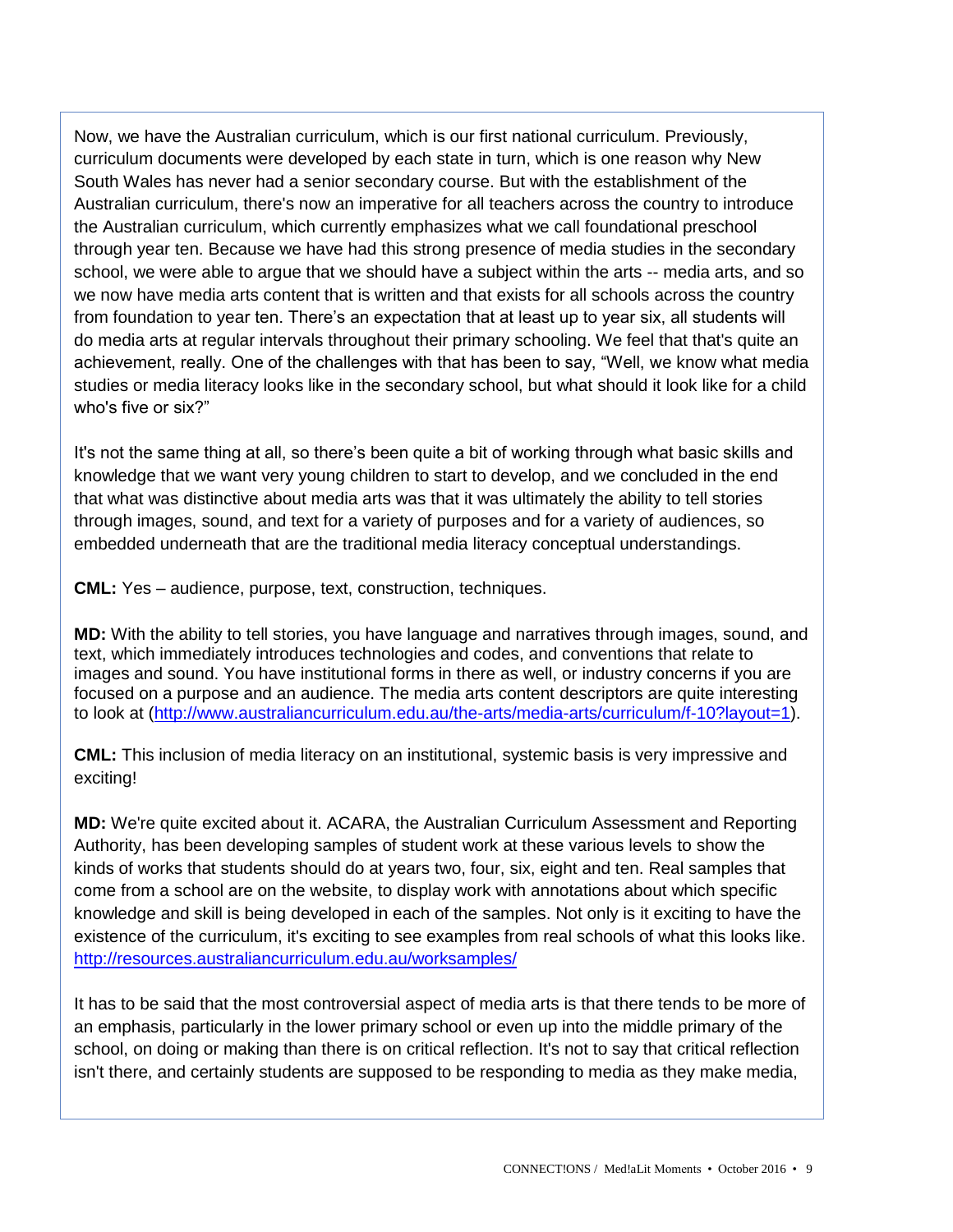but because it's located within that art's framework, some people have been disappointed about there being less focus on "reading" the media than there might be. But, that's a battle for another day perhaps.

**CML:** Hopefully, a good teacher would build that in.

**MD:** Yes, yes, absolutely. I've been involved with curriculum development for long enough now to know and appreciate how it's one thing to be an advocate or champion for something like media literacy. It's another thing entirely when you sit down to write those standards or to write that curriculum and to think, well, every school in the country potentially has to implement this, whether the teacher is an expert or not. It does lead to restrictions on what can be achieved sometimes. But I'm a great believer in how we move along one step at a time, and if we went back and looked at those senior media studies courses from the 1970s and 1980s, there's been a lot of development over time and a lot more sophistication that's been brought to those documents over time. My hope would be that the same will happen with something like the media arts curriculum. As teachers become more confident with it, the next generations will hopefully just build on this early foundation that we've relayed. That would be the hope.

**CML:** Do you think technology will enable this cause?

**MD:** Yes. Looking back, the arrival of the digital technologies in so many ways breathes new life into the media literacy effort. Here in Australia, we went through this cycle of early excitement about having subjects that were focused on filmmaking and deconstructing advertisements and helping young people to become more critical thinkers and all of those kinds of things, but by the 1990s, some of that was really getting bogged down in theory and getting bogged down in debates over, "Okay, sure, that's a great film that that young person has made," but is what it's really saying just a replication of commercial culture?

But in a sense digital technologies have come along and disrupted a lot of our expectations for media literacy, and have forced us to rethink what it is we want young people to be able to do with media. There are of course new challenges. I mean social media brings a whole host of new challenges that didn't previously exist.

I'm not saying that the established concepts are not valuable. Sometimes we don't do enough to convince others outside our field that what we have established with our conceptual understandings of pedagogical approaches are very valuable for understanding new technologies and digital media. That's absolutely true.

But I also think that there is a need for a generation of media teachers to move forward with new ways of understanding digital media, too. There was this group of enthusiastic, revolutionary teachers who came through the 70s and 80s and into the 90s and they established media education here in Australia, but then they just wanted to keep "doing media literacy" the same way. At least at first, they thought all of that ICT and digital stuff was for someone else to do. But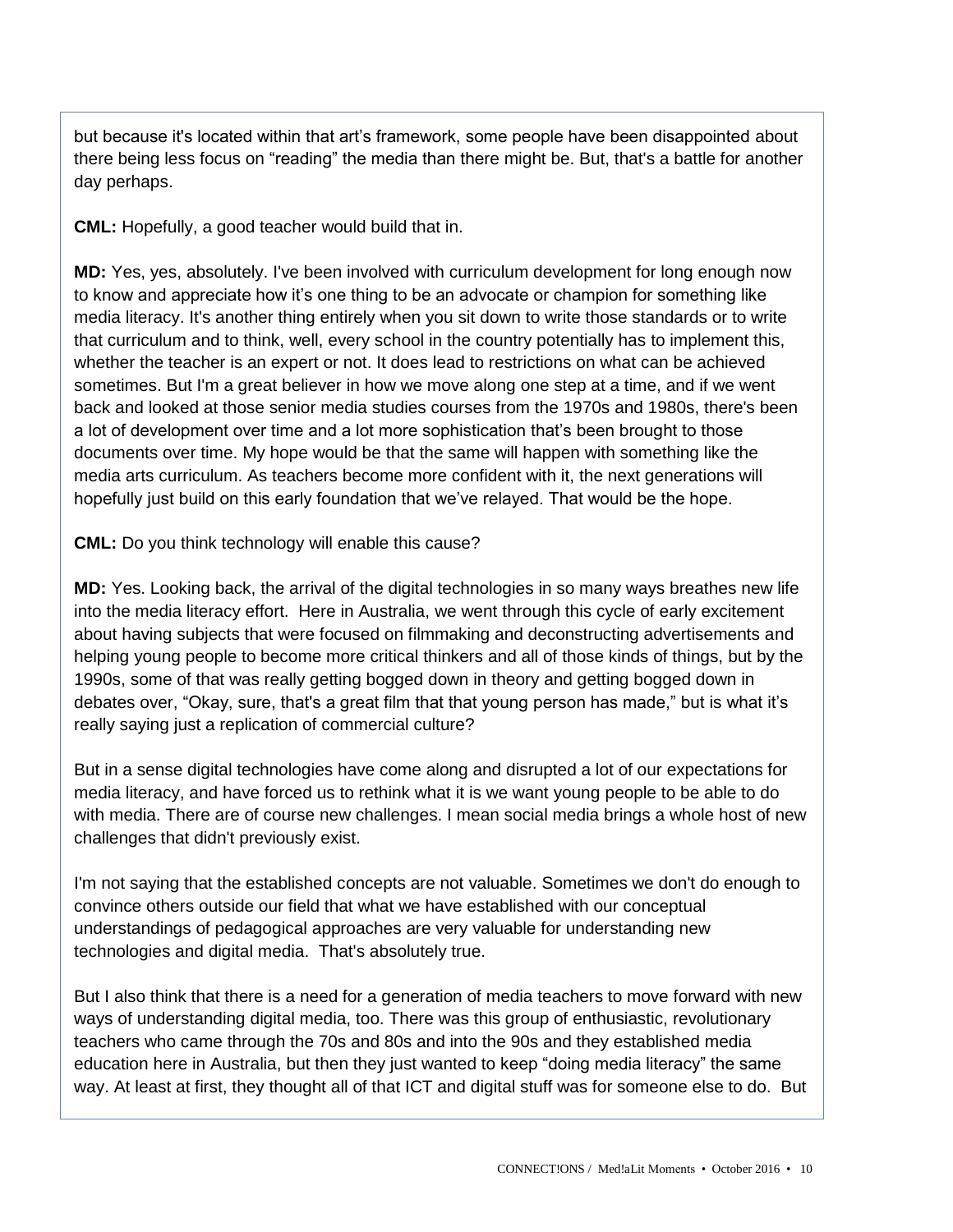we can't ignore it any longer. There is some really exciting work where teachers are starting to think in new ways about understanding media literacy in these digital times.

**CML:** Agreed. One of our approaches is, "Hey, you don't really need curriculum in the traditional sense. What you need is a framework that you can apply to curriculum and really help internalize a critical thinking process that can be related to media and the concepts that were developed." This means anywhere anytime learning.

**MD:** Part of the problem for the creative economy is that a schooling system really isn't set up to deal with the creative economy.

Here in Australia, we have this constant referral back to Australia slipping behind the rest of the world and therefore the need to focus on high stakes testing and to improve literacy which just means traditional literacy and numeracy. Then, there's this rhetoric around STEM. Politicians don't seem to see the disconnect between the over- emphasis on standards and then the inability for anything else like STEM or media literacy to get a decent foothold in the school.

It's one reason why we are excited about the media arts Australian curriculum content, because teachers will have to do it. It's there and it will be mandatory up to year six. Teachers will be forced to engage with it in one way or another. They'll have to find time in their busy school schedules, which would be much easier for them if there wasn't all this focus on standards and PISA and international league tables of how students were supposedly travelling.

There seems to be this attitude that if you prepare students well in the basics up to year 12, then they will go out the door, and they'll suddenly become innovative and creative and they'll be able to build on those basic skills in interesting ways to make things happen. But I firmly believe that unless you start to develop dispositions towards innovation and creativity from an early age, it's unlikely that young people will even know how to be innovative or creative post-school.

**CML:** Does the Australian education system have some unique characteristics that have helped the support for teaching media arts more likely?

**MD:** We do have quite a different school system in Australia to what you have in the United States. The vast majority of our students attend what we would call a state school or a public school. Those are run at the state level. There are no district-based level of control of a state school. Typically there are local Parents and Citizens Associations. You might even have a school board, but for all intents and purposes, that board doesn't have any control of what the students are going to be studying and so on. So, it's the state level that counts. Probably 70% of our students attend a state school run by one of the state education departments, and then we have about another 20% of students who attend often a Catholic systemic school. Historically, when Australia was established, most towns had a school set up by the church and a school set up by the state. So, in many small towns here in Australia, parents can send their

children to either the local state school or the local Catholic school (and it does tend to be a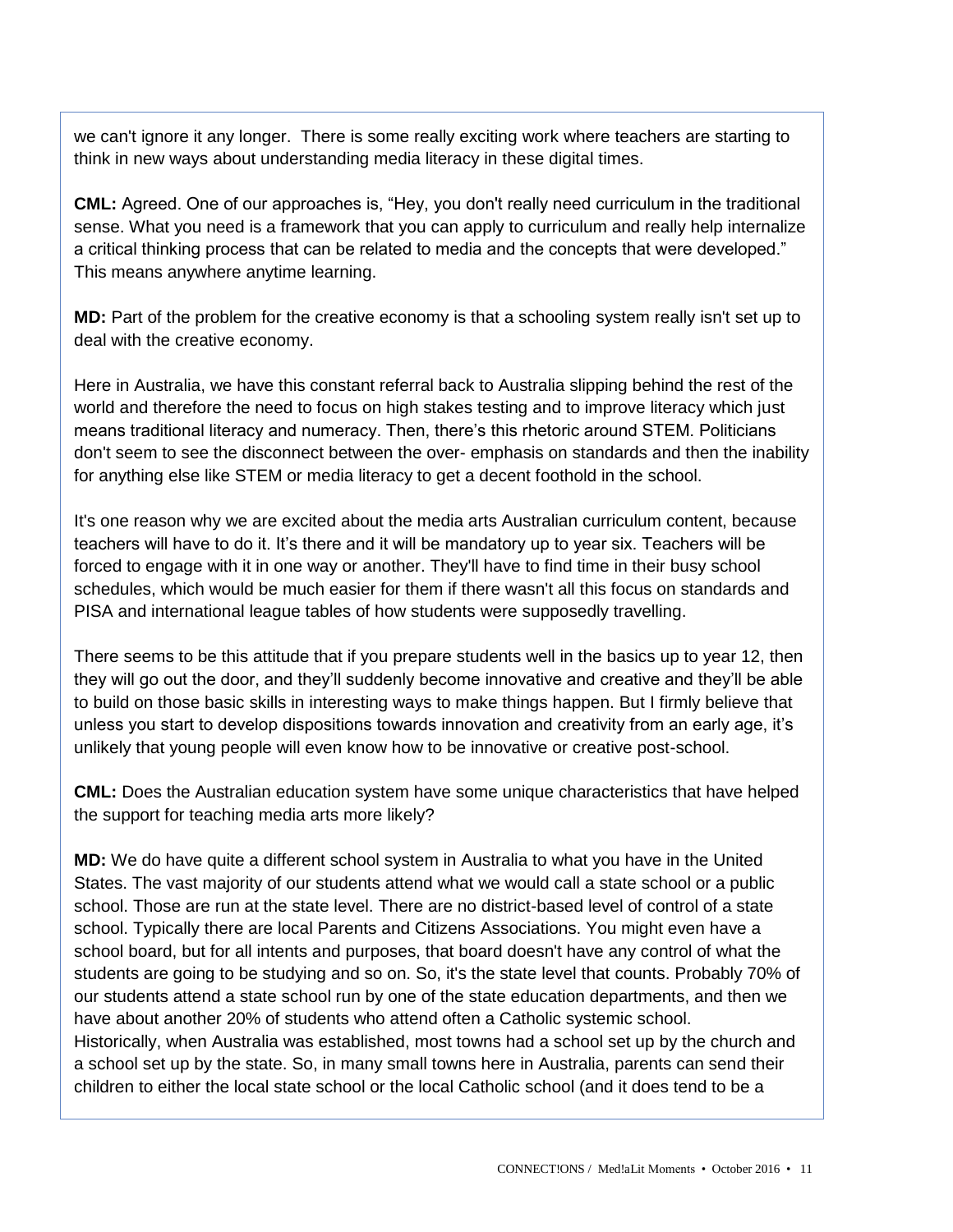Catholic school). Then, the rest of the students would attend what we would call an independent school, and those schools are run by other church organizations, so they might be Anglican schools or Baptist schools or Islamic schools or they might be addressing a specific local need or they might be informed by a particular philosophy, like a Steiner school or Montessori school. What it means is that there's a lot of control at that central level which is both a good and bad thing. It's good because when you have something like the Australian curriculum being rolled out, there really is a policy imperative and teachers are held accountable to implement at that higher level, and school principals are answerable back to the central office to make that happen.

But the downside is of course that you don't perhaps get as much diversity of experimentation, so we don't have, for instance, schools like those in the U.S. that are entirely based around video games curriculum. We don't have that kind of flexibility.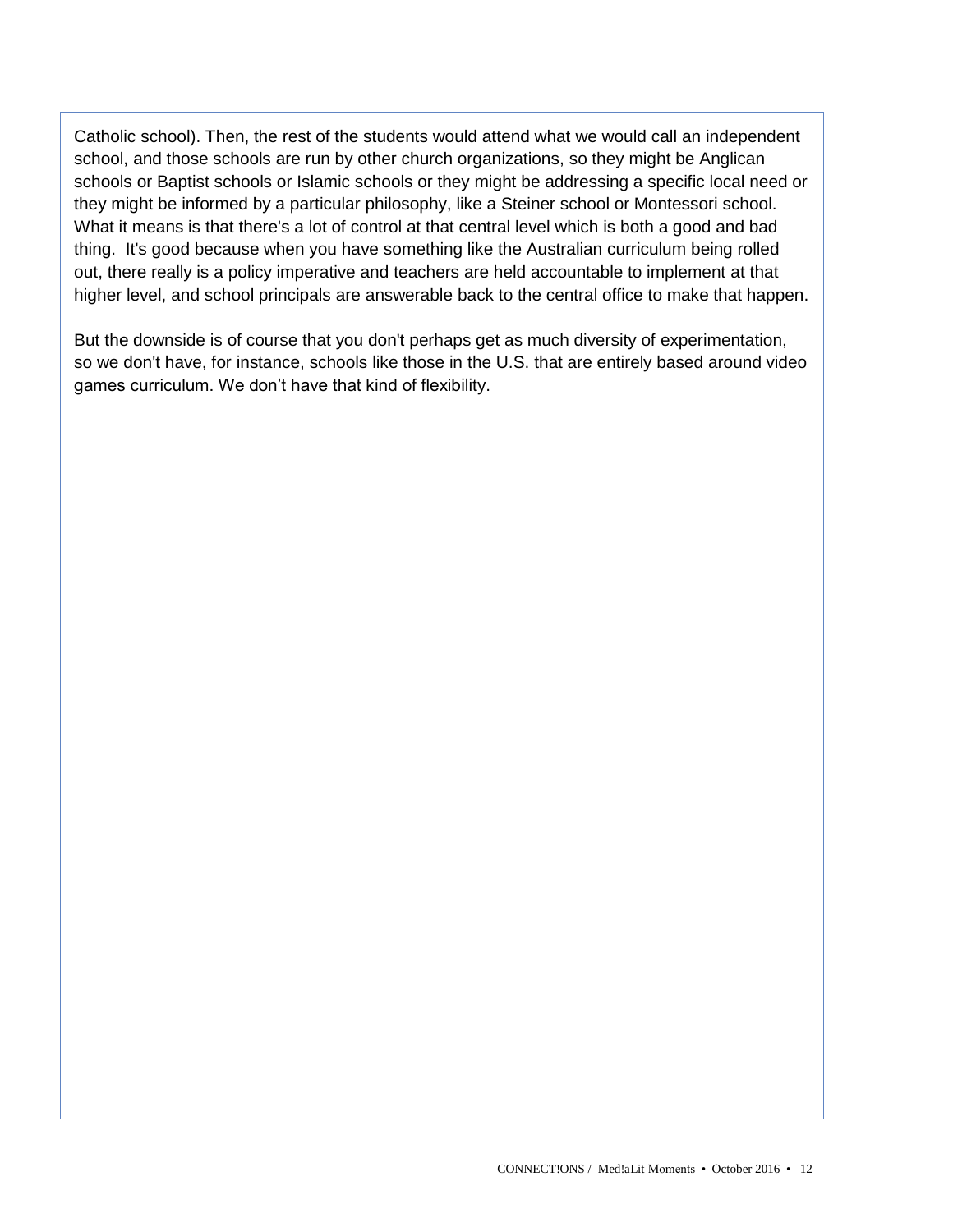## **Timeline Snapshot of Media Education in Australia and Victoria**

**1960s:** In Victoria, media education began in English classrooms in ad-hoc way. No formal curriculum; production model favored. Promoted by individual teachers with no formal training. **1970s:** Study of film and media studies legitimized in Australia at tertiary level at variety of universities, but otherwise remained province of individual teachers working in isolation, as before. Emphasis on production and alternative forms of literacy or the engagement of academically challenged or "at risk" students. Victorian universities began to graduate teachers with a formal teaching method in Media Studies, which led to a second discourse of Media Studies as an oppositional reading of existing media and societal power structures.

**1980s:** The first Victorian Curriculum Frameworks were devised, creating the first attempt at a curriculum document that covered all aspects of primary and secondary education, including Media. Media was placed in Arts. Media had poor status – it was not counted for university entrance nor available to most academically able students; it was offered in technical schools with emphasis on production. The idea of empowerment was emerging, with the making of a product seen to give an understanding not only of the product but also of conceptual understanding of media.

**1992:** In Victoria, the Victorian Certificate of Education was introduced and all subjects became equal for tertiary entrance. Theory became a dominate part of media courses; emphasis changed from the practical – the learning by doing – to the process of learning, with the product just being one of the outcomes of learning.

**2008:** Australia adopts a National Curriculum for K-Year 10, with Media as one of the five disciplines of the Arts. Media education is available to students in all states. K-Year 6, art forms are compulsory. Secondary school, two art forms are elective.

**Today:** In Victoria, media is taught in over 400 schools from Primary to Secondary, with about 10,000 students taking Media courses across their final two years of schooling. Parents who took media education courses in school are now demanding that their children study Media.

## **Structure of Media Education in Victoria**

*Four overarching areas addressed, illustrating students' relationship with media and the classic "Media Triangle" of production (producer), audience, and text (product):*

- The Producer: who created the product, for what purpose and under what conditions.
- The Product: how the text or product itself communicates ideas or concepts, including the language of the medium.
- The Audience: how the text may be read by diverse audiences and the conditions and contexts of that reception.
- The Student as Creator: understanding the student's own process and understanding.

#### *Six Key Concepts:*

- Media Language: how audiences read and make sense of media texts; formal qualities of construction.
- Technology: qualities of technologies used to communicate stories, ideas or concepts.
- Institutions: understanding of institutions' roles and constraints.
- Audiences: how media texts and products are received and responded to by individuals and groups, and how meaning is created through interactions between the audience and the text.
- Representations: how media texts are constructions of a reality and how they become reality.
- Contexts: how media texts are produced within a specific context and also received within a specific context; the idea that media texts are products of society and creative fields that exist at the time the texts are made, and that media contains the values and discourses of that time.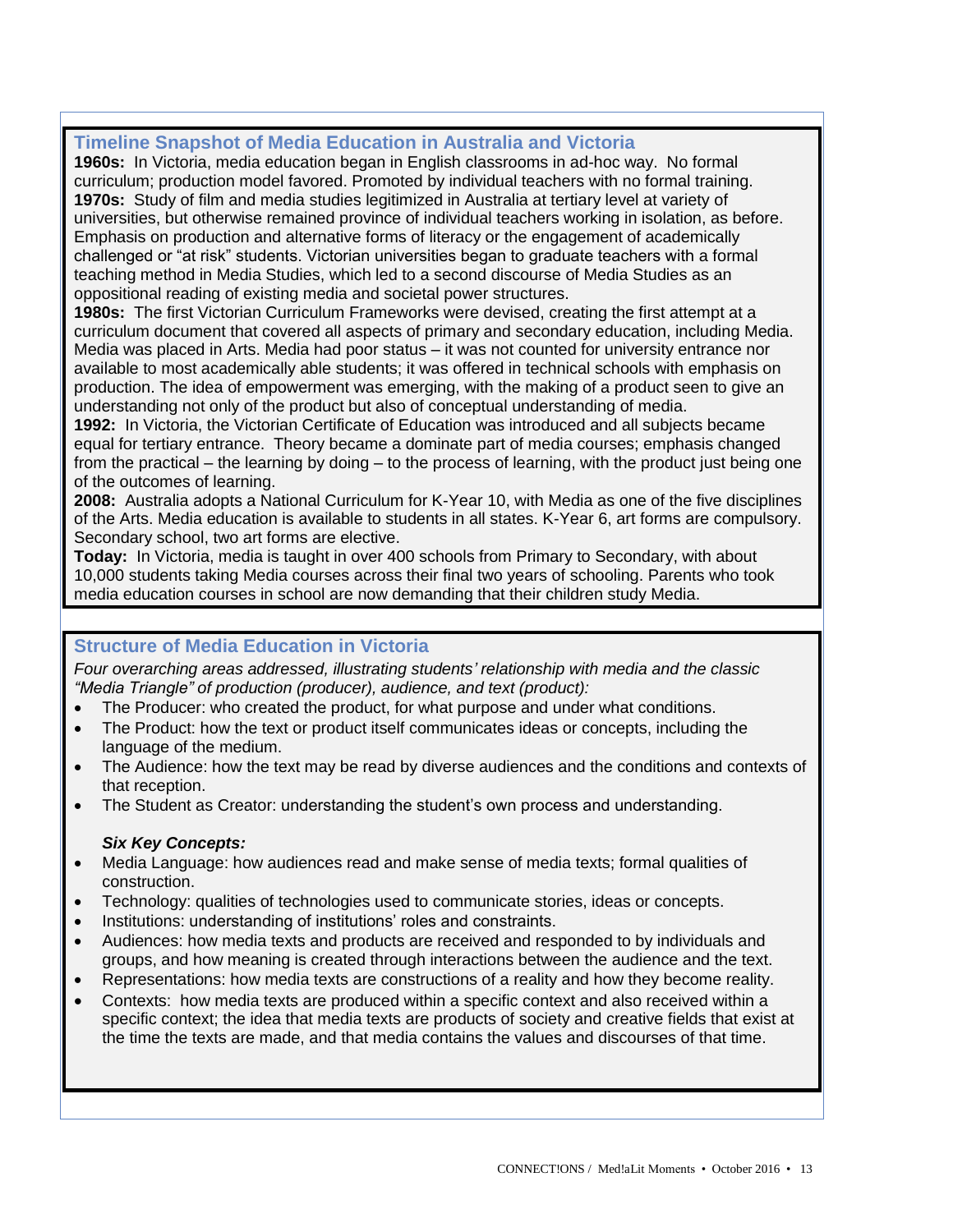**As Told to CML: Media Literacy Education in Victoria with Roger Dunscombe** Chair, Australian Teachers of Media (ATOM), Member of Management Board Sticky Institute, Melbourne, Australia

"We have been fortunate here in Melbourne (Victoria) to be in a cultural center of Australia, where the creative economy is strong and cultural experimentation is constant," said Roger Dunscombe, (co-Chair of Australian Teachers of Media and Chair of ATOM Victoria). "Australia is a vast country, and Perth is one of the most isolated capital cities in the world, thousands of miles away from other Australian states and separated by a huge desert. Yet interestingly, in both Melbourne and Perth, there were media education pioneers who became passionate about the subject early on, and it is with thanks to these hard-working educators that media education has persisted and grown as a discipline in Australia, and is now part of the National Curriculum. Media is an important education subject in Australia – it is not seen as a 'soft' discipline, but it is seen as a key part of  $21<sup>st</sup>$  century education.

"Media is one of the most important subjects a student can undertake. Media is a subject and a discipline that allows students to critically engage with and examine the world around them. The world of the student is one that is full of media experiences and usages, and it is a world that is mediated by the media and the student's relationship to it.

"Students are constantly engaging with the media, and much of their world is experienced and mediated via the media. The media and its products surround our students, and our students are active participants in media culture.

"It is through the study of Media as a subject or discipline that we can give our students the tools with which to make sense of, put into perspective, or place within a social and political framework the media culture that they are immersed in. It is also through Media that students can discover and analyze the workings of the wider society and culture that produced these media products, the wider society that these students inhabit. With the rise of new media in particular, students are experiencing on-line cultures that may be very different from their own. It is Media education that enables students to see the media products they consume, engage with or participate in as products, artifacts or entities of a particular culture. That is, that the products contain elements, positions and values of the society that created or produced them. It is Media education that can reveal the constructions that allow students to gain a deep understanding of the role of the media and its products on the creation of a culture or society.

"In media studies, students are using skills and theoretical frameworks from multiple arts disciplines, from language and literary disciplines, from history, philosophy, anthropology and other humanities. Media education takes from and contributes to much of the school curriculum.

"Students are generally very engaged in media. They see it as immediately relevant to their lives and worlds; they see it as preparing them for their continuing life-long engagement with media products and cultures, and they too see the interconnection across their subjects and schooling. The act of producing a media product not only engages students, but also serves to illustrate the learning and connections in a concrete way.

"By placing Media in the Arts, Australia has recognized that Media shares much in common with other arts disciplines and this can allow for both theory and practice to occur. This positioning has also avoided the problem other jurisdictions have found, such as placing Media in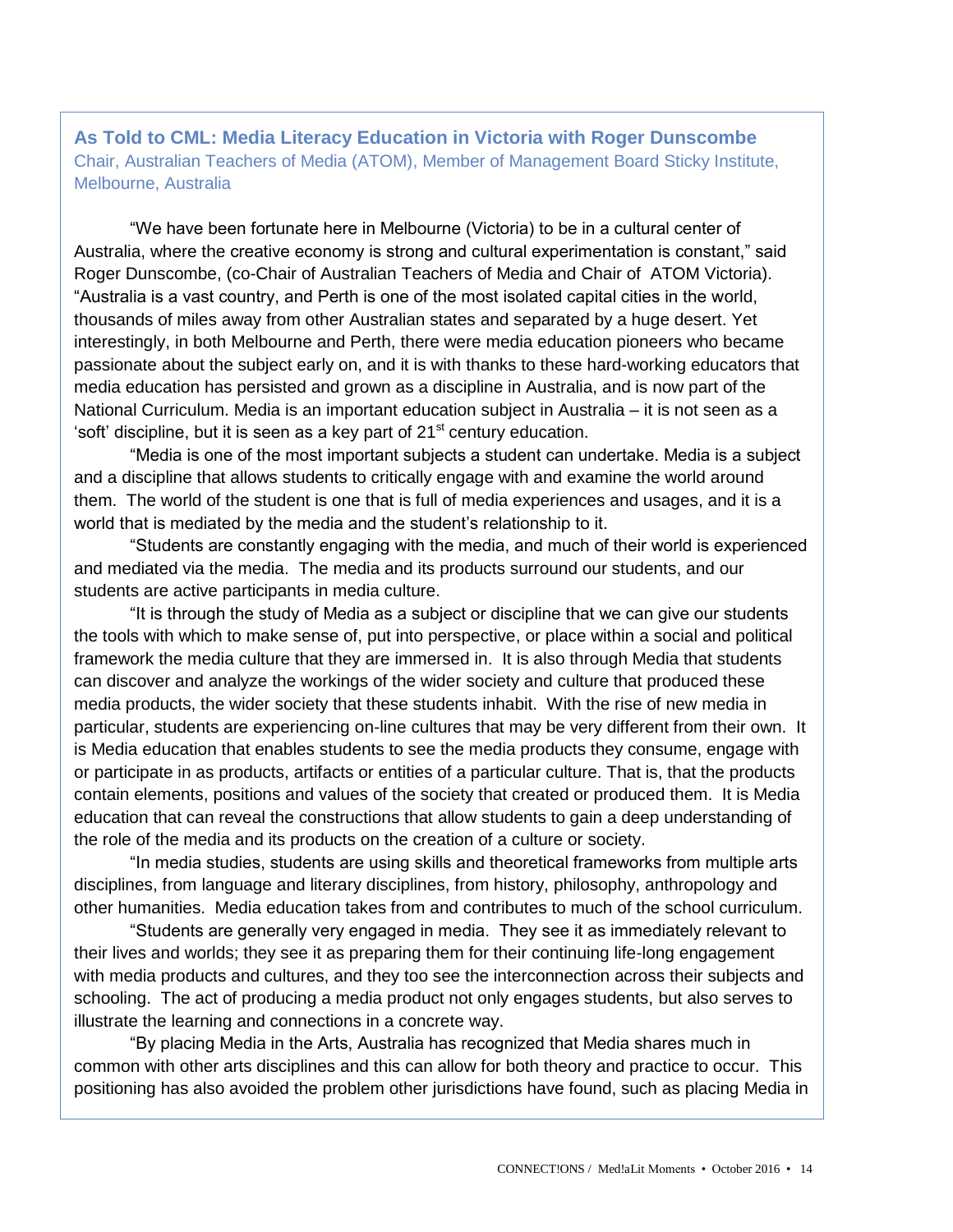the Humanities, which then de-emphasises the production component and the fact that media productions such as films, videos, photography and print are art forms in themselves. It has also avoided the problem of sitting Media outside all learning areas and trying to incorporate Media as a cross-disciplinary domain where Media is claimed to be everywhere across the curriculum but is in fact no where.

"Media is one of the five disciplines of the Arts. That Media sits within the Arts Learning Area has been a bone of contention at a national level although it has sat comfortably in the Arts in Victoria for almost thirty years. It was a major feat in itself to get our discipline included and legitimated in the Australia National Curriculum in 2008.

"In a way, Media is unique and paradoxically it sits both outside all learning areas but also inside many of them. Media education is a subject or discipline that stands at the intersection of a number of other disciplines. While studying Media, students are using skills and theoretical frameworks from multiple Arts disciplines, from language and literary disciplines, from history, philosophy, anthropology and other humanities. At a most obvious level it is the production element that places Media in the Arts, and in Victoria it has been the production discourse which informed the early years of the subject that saw it initially placed within the Arts domain. The Arts standards have two dimensions that are common across the five Arts disciplines: these are "Creating and making," and "Exploring and responding," which equate, in essence, to practical work and theoretical work. In Media, theory informs practice as practice informs theory.

"Media has much in common with other Arts subjects, in that there is a degree of emphasis on a product. Media artworks or productions share the common processes of design, production/creation and critique or evaluation. In theoretical terms an analysis of media texts involves an understanding of the concepts of context and the creative/cultural field that the text/artwork was produced under. There are also differences in approaches between Media and the other Arts disciplines, in Australia these other Art forms are Dance, Drama, Music and Visual Art, but it is these differences between the Arts that make each of the art forms unique.

"By placing Media in the Arts, Australia has recognized that Media shares much in common with other arts disciplines, and this can allow for both theory and practice to occur. In contrast, although there are apparent parallels between Media and a variety of other subjects, usually in the humanities, the approach in English, for example, is markedly different from that of Media in examining a text – the two disciplines may examine the same text, but they do so in very different ways.

- English tends to look at a single text in isolation; Media tends to examine and link a number of texts through studies of genre, etc.
- English usually approaches a text to discover meaning, while Media approaches the text to see how meaning is created;
- English looks at text to examine the theme or issue, the personal effect on the viewer and emphasizes what the text is "about;" Media concentrates on the context in which the text was produced and received; how the text is an example of codes, conventions and institutional practices.
- English tends to focus primarily on the text itself and the personal response of the viewer; Media concentrates on the way the text carries meaning rather than on the meaning itself, and on the discourses, contexts and institutional practices that surround the text.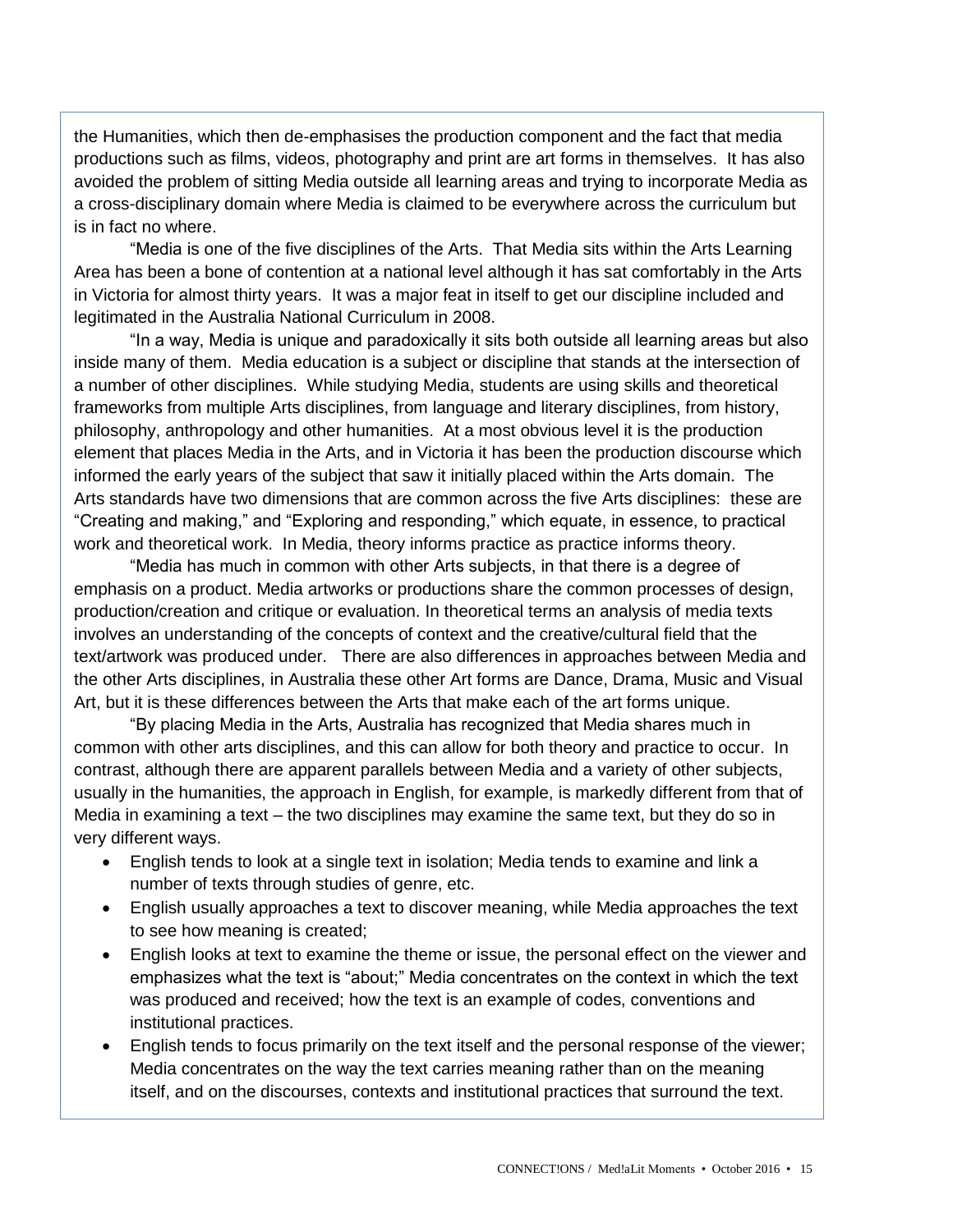"Our experience in Australia has demonstrated that an over-emphasis on production leads to a host of problems – it focuses attention on the learning as solely doing and it ignores that there **is** and **should be** other learning going on. Students can learn about how to make a media product by making one, but simply making a media product does not cause a student to reflect on the multiplicity of discourses that surround a media product. In a production, the focus is not on the contexts that surround the production – the social values/discourses, ideologies within and surround the text – and a production emphasis does not give students an understanding of the arguments over the perceived power of the medium, the media and the institutional practices. It does not allow a student to acquire the theoretical tools to view the position of a work within a framework of discourses and constructs, including ideas of Media independence and interdependence.

"Currently, Media is in the Victorian curriculum from the early Primary years and is theoretically available to students at all levels, although in practice it tends to be most concentrated in the last three or four years of Secondary schooling with a lesser peak in the last years of Primary. In the Primary and Secondary years until year 10, it is part of the Victorian Essential Learning Standards (VELS) which provide a framework with which teachers can create student learning programs and assess students.

"Looked at over the course of a student's schooling in Media, the allocation of time given to theory and practice inverts. Generally, in Primary schools the emphasis is on the making of a media product – learning through creating, and most of a student's Media time will be spent creating in diverse areas such as film/video, animation, photography, print, web-based media and radio. By the middle years of secondary school the time allocation is about even, and by senior high school the proportion is two-thirds theory and one-third practical.

"The future is bright for Media education in Victoria and Australia as a whole. At the moment, we are taking deep breaths and recovering from the long hard road that led to the national curriculum. We are focused on advocating for the arts, with the movement from STEM to STEAM, and for teacher training, to insure that implementing the national curricula happens in a quality way.

"We are finding that technology advancements are utterly liberating – we no longer have to teach the technology, the "how to" skills, because all these questions can be answered through YouTube or Google. Even so, technology is still often seen as a solution to all ills, and we have to insist that learning with technology isn't just about pushing buttons, but about developing critical thinkers. Technology is a tool to complete a task, not to define a task.

"We have a strong community of Media educators who see ourselves as inside the media world and who wish to position our students critically within this world– we want our students to be inside the controversies defending the art not outside with a pitchfork. We see that our work will benefit students for the rest of their lives, and we're looking forward to a third generation of students whose parents and their parents had the advantage of Media education, and who see that Media education has a key role to play in Australia's future."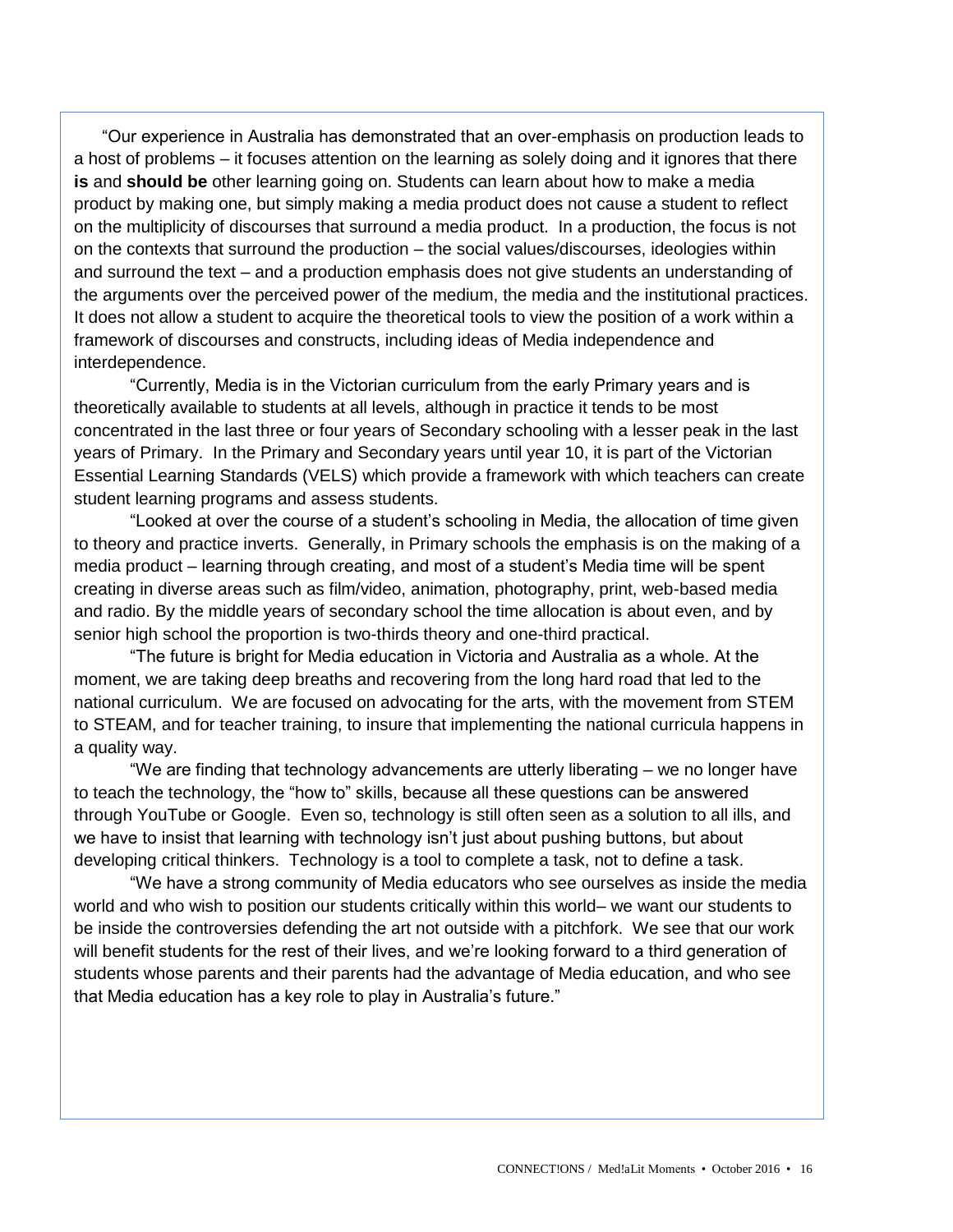## CML News



**New North American Chapter of UNESCO's Global Alliance for Partnerships in Media and Information Literacy (GAPMIL) Formed**

The North American Chapter, comprised of media literacy organizations and advocates from throughout Canada and the U.S., was formally launched at a foundational meeting Sept. 20-21 in London, Ontario, at Western University. CML's Tessa Jolls is co-chairing the chapter formation with Michael Hoechsmann, Associate Professor, Lakehead University, Orillia, Canada.

The Global GAPMIL Chapters are chaired by Carolyn Wilson, instructor at the Faculty of Education at Western University.

Read more about GAPMIL here: **<http://www.edu.uwo.ca/news-events/2016/UNESCO.html>**

Join the North American GAPMIL Facebook community: <https://www.facebook.com/groups/1777307879205261/>



## **Celebrate Media Literacy Week, Oct. 31 - Nov. 4**

Media Literacy Week is quickly approaching. Want to get involved? Contact **[NAMLE](https://namle.net/publications/media-literacy-week-november-2nd-6th-2015/)** today!

CML will stream live from media literacy conferences in Brazil and Rome. Follow Center for Media Literacy on facebook for more information.

#### **About Us…**

The Consortium for Media Literacy addresses the role of global media through the advocacy, research and design of media literacy education for youth, educators and parents.

The Consortium focuses on K-12 grade youth and their parents and communities. The research efforts include nutrition and health education, body image/sexuality, safety and responsibility in media by consumers and creators of products. The Consortium is building a body of research, interventions and communication that demonstrate scientifically that media literacy is an effective intervention strategy in addressing critical issues for youth.



Uniting for Development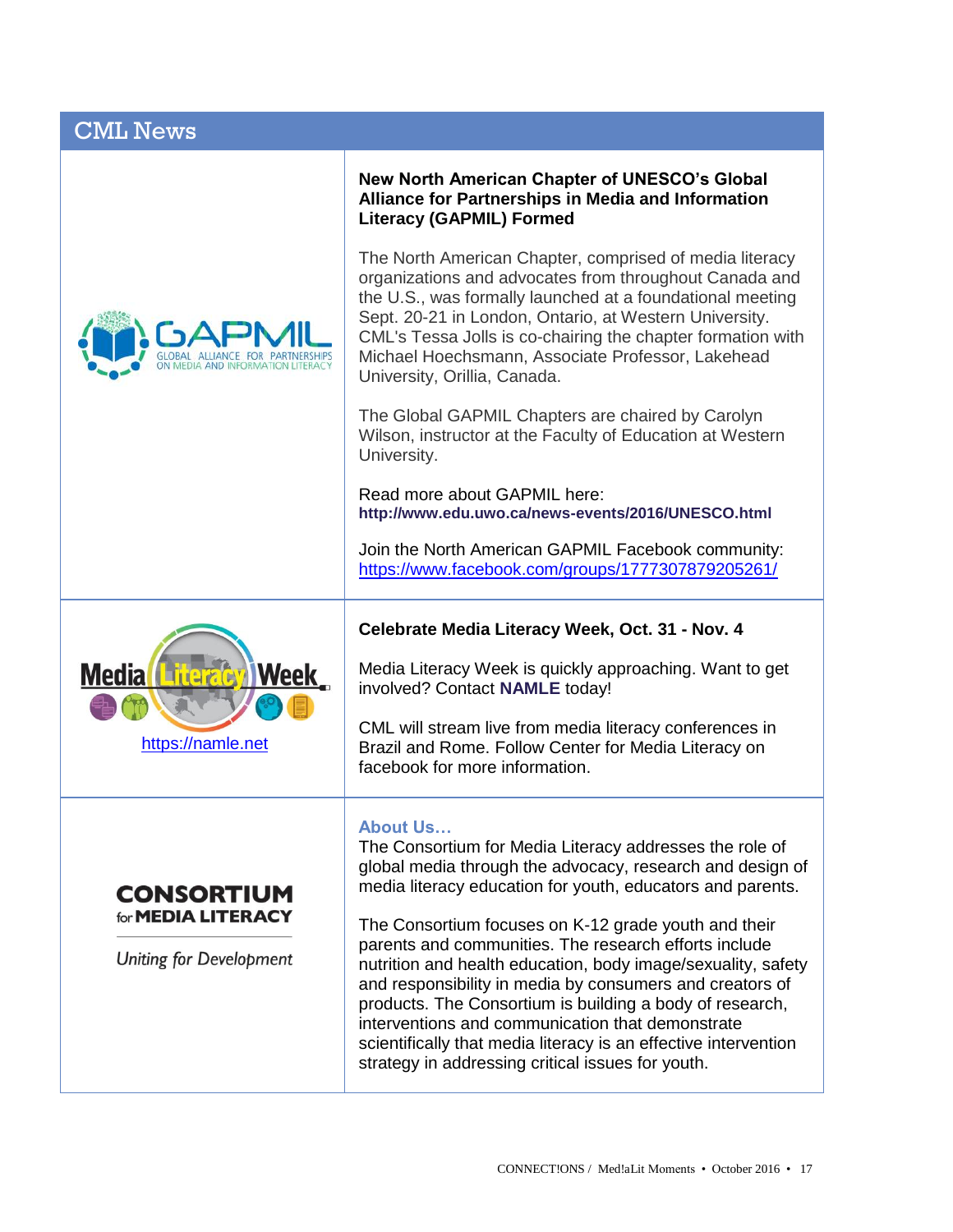## Resources for Media Literacy

## **Australian Curriculum Resources**

The following link illustrates aspects of the new Australian curriculum and its inclusion of media literacy through the media arts:

<http://www.australiancurriculum.edu.au/the-arts/media-arts/curriculum/f-10?layout=1>

## **Creative Victoria Media Literacy Resources**

Creative Victoria's research programs monitor trends in the cultural sector, evaluate performance, measure outcomes, and investigate in-depth key and emerging issues and initiatives.

## [Aboriginal State of the Arts Research report](http://creative.vic.gov.au/research/reports/aboriginal-state-of-the-arts-research-report)

Aug 2015

The Aboriginal State of the Arts Research project focused on finding out what support currently exists for Aboriginal arts, cultural and creative activities across the state.

#### [Arts in Daily Life: Victorian participation in the Arts](http://creative.vic.gov.au/research/reports/arts-in-daily-life)

Dec 2014

Presents Victorian data from a national survey undertaken for the Australia Council including perceptions on availability and quality of arts and entertainment options.

### [Audience Atlas Victoria](http://creative.vic.gov.au/research/reports/audience-atlas-victoria-mapping-victorias-cultural-data)

Apr 2014 Audience Atlas Victoria maps out in detail the profile of the culture market in Victoria.

#### [The Arts Ripple Effect](http://creative.vic.gov.au/research/reports/the-arts-ripple-effect)

2014

The arts have the potential to bridge our worlds, harness the wisdom of our different views, engage our imagination to explore new ways of thinking and create experiences that can be shared by all people in our community.

#### [Best Practice Models of Economic and Social Impact in Public Art Museums -](http://creative.vic.gov.au/research/reports/best-practice-models-of-economic-and-social-impact-in-public-art-museums) 2013 November 2013

This study offers a novel approach to exploring economic and social impact in the arts, by sharing the experiences of four public art museums (Bendigo Art Gallery, Shepparton Art Museum (SAM), Linden Centre for Contemporary Art and Arts Project Australia).

#### [Performing Arts Audiences Research -](http://creative.vic.gov.au/research/reports/performing-arts-audiences-research) 2013

October 2013

Feedback from the performing arts sector in early 2013 suggested that ticket sales sector-wide had been in decline since at least November 2012. Creative Victoria needed to better understand what was behind this trend, the expected lifecycle of it, and what ways the trend could be stemmed.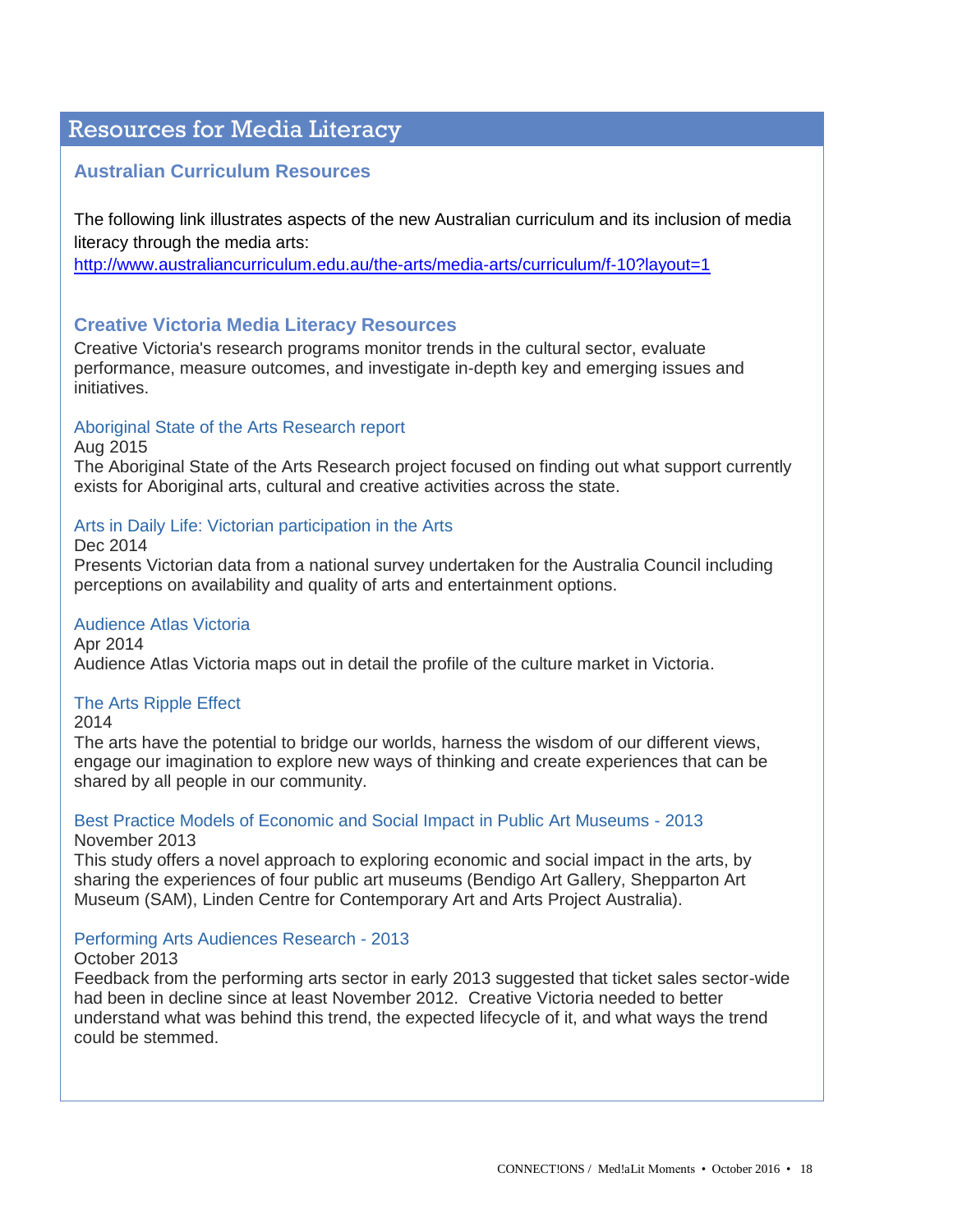[Economic Impact of the Victorian Arts and Cultural Sector](http://creative.vic.gov.au/research/reports/economic-impact-of-arts-and-culture-in-victoria) 2013

In 2010-11 the total contribution of the arts and culture sector was:

- \$11.4 billion of annual Victorian GSP and
- 110,000 Victorian full time equivalent jobs.

[Victoria-Asia Cultural Engagement Research Report: On The Ground & In The Know](http://creative.vic.gov.au/Research_Resources/Research_Reports/Victoria-Asia_cultural_engagement_research_report) 2013

Researching Audiences - [A Geo-demographic Approach](http://creative.vic.gov.au/research/reports/researching-audiences-a-geo-demographic-approach)

2011

Takes a geo-demographic approach to help arts organisations understand audiences

#### [Live Music in Victoria](http://creative.vic.gov.au/research/reports/live-music-in-victoria)

June 2011

A study of venue-based live music industry in Victoria to determine its contribution to the State's economy, social well-being and cultural vitality

## [Arts and Education Partnerships](http://creative.vic.gov.au/research/reports/arts-and-education-partnerships)

June 2009 and Nov 2011

Considers the impact of school/arts partnerships on student engagement and implications for future policy, programs and practice

[Picture This: Increasing the cultural participation of people with a disability in Victoria](http://creative.vic.gov.au/research/reports/arts-and-disability-research-project) Sept 2008 and Sept 2009

[The Role of Arts and Culture in Liveability](http://creative.vic.gov.au/research/reports/the-role-of-arts-and-culture-in-liveability)

June 2008 An economic study into how the arts contributes to the liveability of a community

## [Economic Impact Assessment of the Wangaratta Performing Arts Centre](http://creative.vic.gov.au/research/reports/economic-impact-assessment-of-the-wangaratta-performing-arts-centre)

October 2013

Strengthening Local Communities: Arts in Community Settings evaluates the outcomes of two community focused grant programs *Arts Development for Communities* and *Arts Residencies*. The report demonstrates that the arts is a powerful and inclusive way to strengthen a community.

Community Museums Pilot Project [report and Evaluation report](http://creative.vic.gov.au/research/reports/community-museums-pilot-project)

July 2013 October 2009 Community Museums Pilot Project evaluates the impact of a pilot Community Museum Officer program based in the Goldfields region.

#### [Arts and Renewal Case Studies](http://creative.vic.gov.au/research/reports/arts-and-renewal-case-studies)

2012

Creative Victoria commissioned Singing Bowl Media to produce video clips about two arts projects developed in collaboration with the State Government's Neighbourhood and Community Renewal programs, administered through the Department of Human Services. These programs are aimed at narrowing social disadvantage.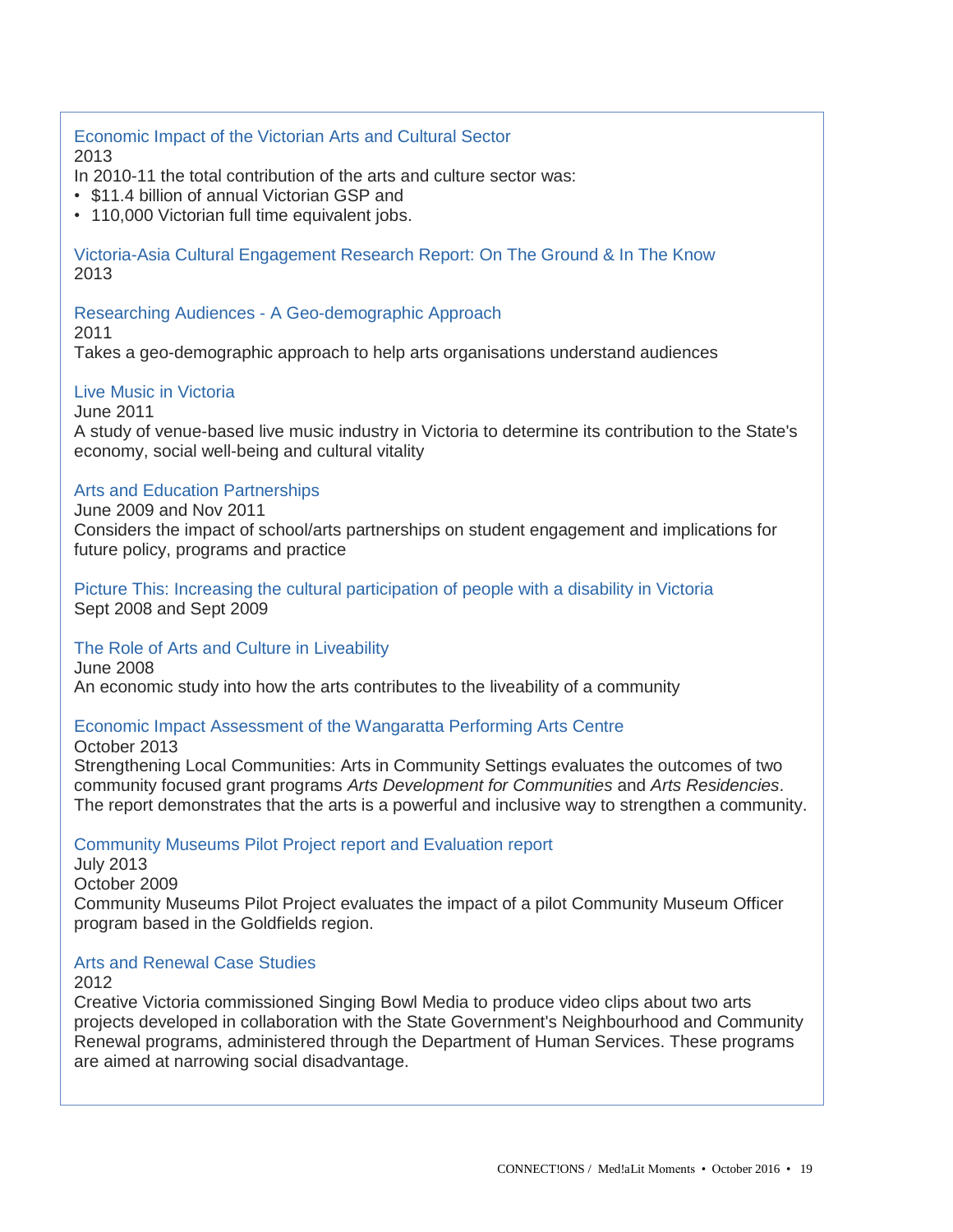## [The Role of the Arts in Rebuilding Community](http://creative.vic.gov.au/research/reports/the-role-of-the-arts-in-rebuilding-community)

March 2011

As part of the government's contribution to the recovery efforts in communities affected by the devastating bushfires of February 2009, Creative Victoria and Regional Arts Victoria jointly supported two key initiatives - the Arts Recovery Quick Response Fund and the employment of an Arts Recovery Project Officer in the Murrindindi Shire. *The Role of Arts in Rebuilding Community* is an evaluation of these key initiatives.

## [Touring Victoria Evaluation](http://creative.vic.gov.au/research/reports/touring-victoria-evaluation)

June 2008

Touring Victoria evaluation found that the program helps arts venues to build new audiences and expanded the skills of performers and staff.

#### [Arts Development Evaluation](http://creative.vic.gov.au/research/reports/arts-development-evaluation)

August 2007

Arts Development Evaluation is a report that demonstrates how arts development funding produces wide-ranging outcomes for artists and arts organisations.

#### [Strengthening Local Communities: Arts in Community Settings](http://creative.vic.gov.au/research/reports/strengthening-local-communities)

#### December 2006

Strengthening Local Communities: Arts in Community Settings evaluates the outcomes of two community focused grant programs *Arts Development for Communities* and *Arts Residencies*. The report demonstrates that the arts is a powerful and inclusive way to strengthen a community.